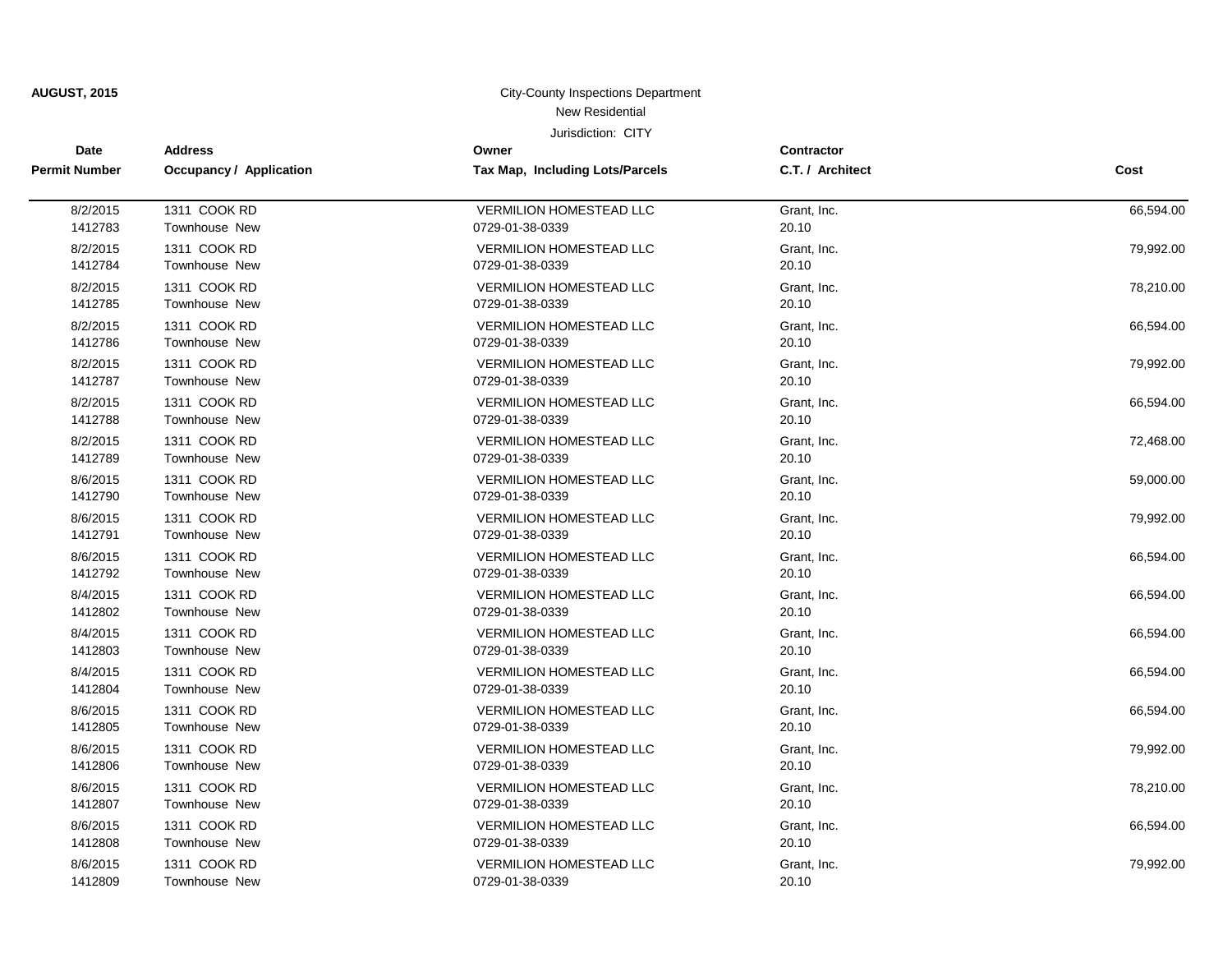| <b>Date</b>          | <b>Address</b>                 | Owner                           | Contractor       |           |
|----------------------|--------------------------------|---------------------------------|------------------|-----------|
| <b>Permit Number</b> | <b>Occupancy / Application</b> | Tax Map, Including Lots/Parcels | C.T. / Architect | Cost      |
| 8/6/2015             | 1311 COOK RD                   | <b>VERMILION HOMESTEAD LLC</b>  | Grant, Inc.      | 66,594.00 |
| 1412810              | <b>Townhouse New</b>           | 0729-01-38-0339                 | 20.10            |           |
| 8/6/2015             | 1311 COOK RD                   | <b>VERMILION HOMESTEAD LLC</b>  | Grant, Inc.      | 72,468.00 |
| 1412811              | Townhouse New                  | 0729-01-38-0339                 | 20.10            |           |
| 8/6/2015             | 1311 COOK RD                   | <b>VERMILION HOMESTEAD LLC</b>  | Grant, Inc.      | 79,992.00 |
| 1412812              | <b>Townhouse New</b>           | 0729-01-38-0339                 | 20.10            |           |
| 8/6/2015             | 1311 COOK RD                   | <b>VERMILION HOMESTEAD LLC</b>  | Grant, Inc.      | 66,594.00 |
| 1412813              | Townhouse New                  | 0729-01-38-0339                 | 20.10            |           |
| 8/6/2015             | 1311 COOK RD                   | <b>VERMILION HOMESTEAD LLC</b>  | Grant, Inc.      | 79,992.00 |
| 1412814              | <b>Townhouse New</b>           | 0729-01-38-0339                 | 20.10            |           |
| 8/6/2015             | 1311 COOK RD                   | <b>VERMILION HOMESTEAD LLC</b>  | Grant, Inc.      | 72,468.00 |
| 1412815              | Townhouse New                  | 0729-01-38-0339                 | 20.10            |           |
| 8/6/2015             | 1311 COOK RD                   | VERMILION HOMESTEAD LLC         | Grant, Inc.      | 66,594.00 |
| 1412816              | Townhouse New                  | 0729-01-38-0339                 | 20.10            |           |
| 8/6/2015             | 1311 COOK RD                   | <b>VERMILION HOMESTEAD LLC</b>  | Grant, Inc.      | 66,594.00 |
| 1412817              | Townhouse New                  | 0729-01-38-0339                 | 20.10            |           |
| 8/6/2015             | 1311 COOK RD                   | <b>VERMILION HOMESTEAD LLC</b>  | Grant, Inc.      | 66,594.00 |
| 1412818              | Townhouse New                  | 0729-01-38-0339                 | 20.10            |           |
| 8/6/2015             | 1311 COOK RD                   | VERMILION HOMESTEAD LLC         | Grant. Inc.      | 79,992.00 |
| 1412819              | Townhouse New                  | 0729-01-38-0339                 | 20.10            |           |
| 8/6/2015             | 1311 COOK RD                   | <b>VERMILION HOMESTEAD LLC</b>  | Grant, Inc.      | 66,594.00 |
| 1412820              | Townhouse New                  | 0729-01-38-0339                 | 20.10            |           |
| 8/6/2015             | 1311 COOK RD                   | <b>VERMILION HOMESTEAD LLC</b>  | Grant, Inc.      | 79,992.00 |
| 1412821              | Townhouse New                  | 0729-01-38-0339                 | 20.10            |           |
| 8/6/2015             | 1311 COOK RD                   | <b>VERMILION HOMESTEAD LLC</b>  | Grant, Inc.      | 66,594.00 |
| 1412822              | Townhouse New                  | 0729-01-38-0339                 | 20.10            |           |
| 8/6/2015             | 1311 COOK RD                   | <b>VERMILION HOMESTEAD LLC</b>  | Grant, Inc.      | 66,594.00 |
| 1412823              | Townhouse New                  | 0729-01-38-0339                 | 20.10            |           |
| 8/6/2015             | 1311 COOK RD                   | <b>VERMILION HOMESTEAD LLC</b>  | Grant, Inc.      | 79,992.00 |
| 1412824              | Townhouse New                  | 0729-01-38-0339                 | 20.10            |           |
| 8/6/2015             | 1311 COOK RD                   | <b>VERMILION HOMESTEAD LLC</b>  | Grant, Inc.      | 66,594.00 |
| 1412825              | Townhouse New                  | 0729-01-38-0339                 | 20.10            |           |
| 8/6/2015             | 1311 COOK RD                   | <b>VERMILION HOMESTEAD LLC</b>  | Grant, Inc.      | 79,992.00 |
| 1412826              | <b>Townhouse New</b>           | 0729-01-38-0339                 | 20.10            |           |
| 8/6/2015             | 1311 COOK RD                   | <b>VERMILION HOMESTEAD LLC</b>  | Grant, Inc.      | 79,992.00 |
| 1412827              | Townhouse New                  | 0729-01-38-0339                 | 20.10            |           |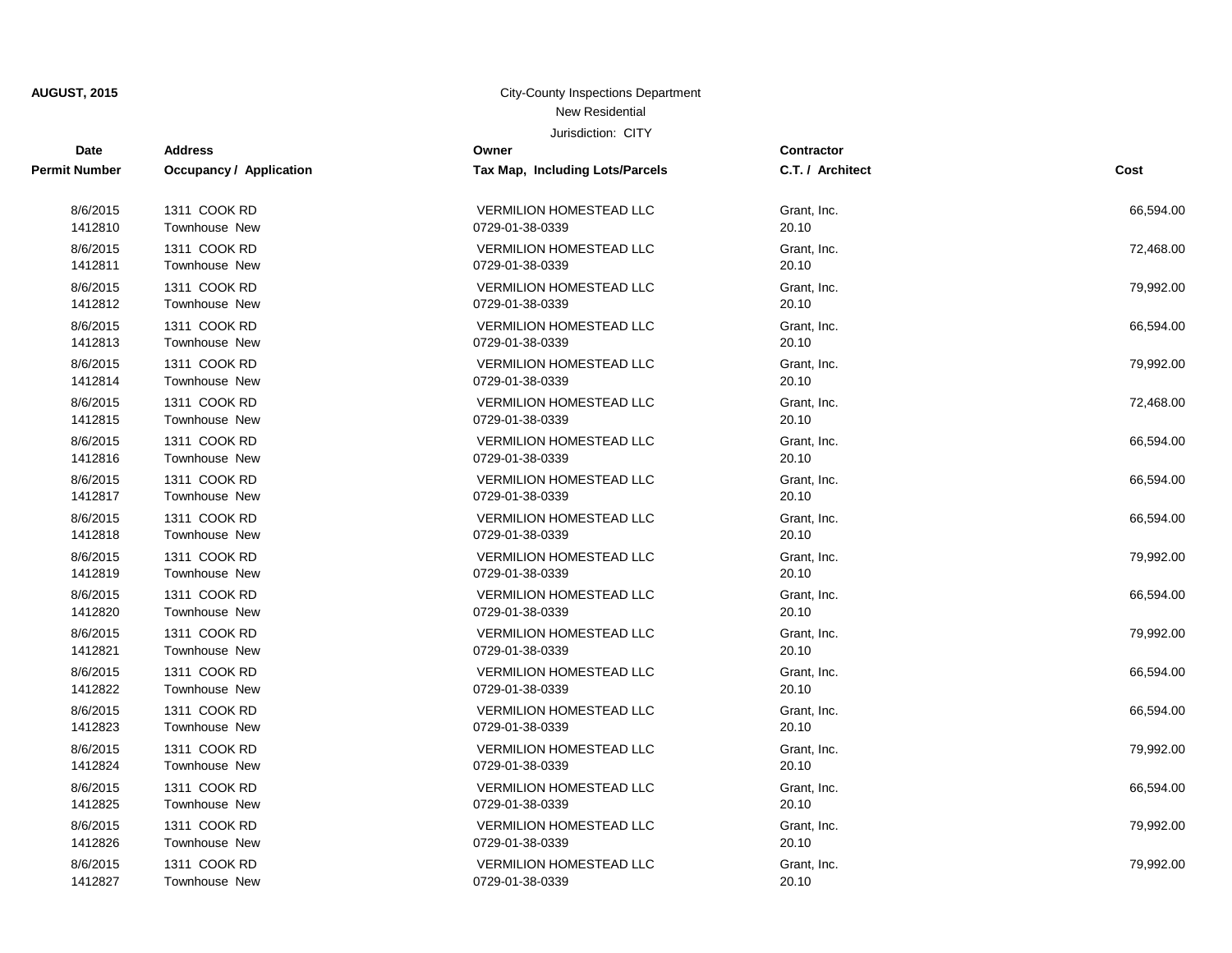| <b>Date</b>          | <b>Address</b>                 | Owner                           | Contractor       |            |
|----------------------|--------------------------------|---------------------------------|------------------|------------|
| <b>Permit Number</b> | <b>Occupancy / Application</b> | Tax Map, Including Lots/Parcels | C.T. / Architect | Cost       |
| 8/6/2015             | 1311 COOK RD                   | <b>VERMILION HOMESTEAD LLC</b>  | Grant, Inc.      | 79,992.00  |
| 1412828              | <b>Townhouse New</b>           | 0729-01-38-0339                 | 20.10            |            |
| 8/6/2015             | 1311 COOK RD                   | <b>VERMILION HOMESTEAD LLC</b>  | Grant, Inc.      | 66,594.00  |
| 1412829              | Townhouse New                  | 0729-01-38-0339                 | 20.10            |            |
| 8/6/2015             | 1311 COOK RD                   | <b>VERMILION HOMESTEAD LLC</b>  | Grant, Inc.      | 79,992.00  |
| 1412830              | <b>Townhouse New</b>           | 0729-01-38-0339                 | 20.10            |            |
| 8/6/2015             | 1311 COOK RD                   | <b>VERMILION HOMESTEAD LLC</b>  | Grant, Inc.      | 66,594.00  |
| 1412831              | Townhouse New                  | 0729-01-38-0339                 | 20.10            |            |
| 8/4/2015             | 1311 COOK RD                   | <b>VERMILION HOMESTEAD LLC</b>  | Grant, Inc.      | 66,594.00  |
| 1412832              | <b>Townhouse New</b>           | 0729-01-38-0339                 | 20.10            |            |
| 8/4/2015             | 1311 COOK RD                   | <b>VERMILION HOMESTEAD LLC</b>  | Grant, Inc.      | 149,160.00 |
| 1412833              | Townhouse New                  | 0729-01-38-0339                 | 20.10            |            |
| 8/4/2015             | 1311 COOK RD                   | VERMILION HOMESTEAD LLC         | Grant, Inc.      | 66,594.00  |
| 1412834              | Townhouse New                  | 0729-01-38-0339                 | 20.10            |            |
| 8/4/2015             | 1311 COOK RD                   | <b>VERMILION HOMESTEAD LLC</b>  | Grant, Inc.      | 149,160.00 |
| 1412835              | Townhouse New                  | 0729-01-38-0339                 | 20.10            |            |
| 8/4/2015             | 1311 COOK RD                   | <b>VERMILION HOMESTEAD LLC</b>  | Grant, Inc.      | 66,594.00  |
| 1412836              | Townhouse New                  | 0729-01-38-0339                 | 20.10            |            |
| 8/4/2015             | 1311 COOK RD                   | <b>VERMILION HOMESTEAD LLC</b>  | Grant. Inc.      | 66,594.00  |
| 1412837              | Townhouse New                  | 0729-01-38-0339                 | 20.10            |            |
| 8/4/2015             | 1311 COOK RD                   | <b>VERMILION HOMESTEAD LLC</b>  | Grant, Inc.      | 66,594.00  |
| 1412838              | Townhouse New                  | 0729-01-38-0339                 | 20.10            |            |
| 8/4/2015             | 1311 COOK RD                   | <b>VERMILION HOMESTEAD LLC</b>  | Grant, Inc.      | 66,594.00  |
| 1412839              | Townhouse New                  | 0729-01-38-0339                 | 20.10            |            |
| 8/4/2015             | 1311 COOK RD                   | <b>VERMILION HOMESTEAD LLC</b>  | Grant, Inc.      | 72,468.00  |
| 1412840              | Townhouse New                  | 0729-01-38-0339                 | 20.10            |            |
| 8/4/2015             | 1311 COOK RD                   | <b>VERMILION HOMESTEAD LLC</b>  | Grant, Inc.      | 146,784.00 |
| 1412841              | Townhouse New                  | 0729-01-38-0339                 | 20.10            |            |
| 8/4/2015             | 1311 COOK RD                   | <b>VERMILION HOMESTEAD LLC</b>  | Grant, Inc.      | 66,594.00  |
| 1412842              | Townhouse New                  | 0729-01-38-0339                 | 20.10            |            |
| 8/4/2015             | 1311 COOK RD                   | <b>VERMILION HOMESTEAD LLC</b>  | Grant, Inc.      | 146,784.00 |
| 1412843              | Townhouse New                  | 0729-01-38-0339                 | 20.10            |            |
| 8/5/2015             | 1311 COOK RD                   | <b>VERMILION HOMESTEAD LLC</b>  | Grant, Inc.      | 78,210.00  |
| 1412844              | <b>Townhouse New</b>           | 0729-01-38-0339                 | 20.10            |            |
| 8/5/2015             | 1311 COOK RD                   | <b>VERMILION HOMESTEAD LLC</b>  | Grant, Inc.      | 79,992.00  |
| 1412845              | Townhouse New                  | 0729-01-38-0339                 | 20.10            |            |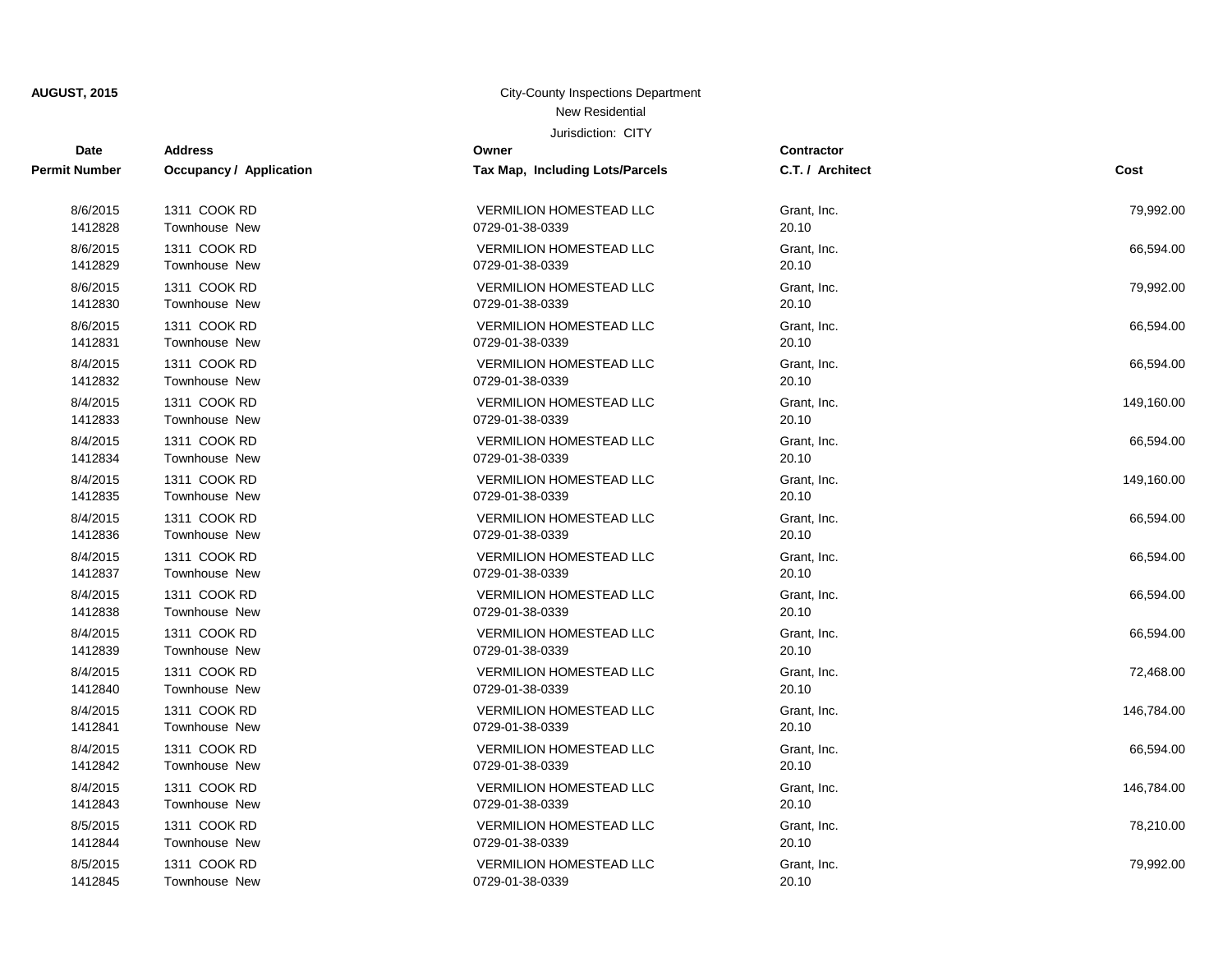| <b>Date</b>   | <b>Address</b>          | Owner                              | <b>Contractor</b>                 |            |
|---------------|-------------------------|------------------------------------|-----------------------------------|------------|
| Permit Number | Occupancy / Application | Tax Map, Including Lots/Parcels    | C.T. / Architect                  | Cost       |
| 8/5/2015      | 1311 COOK RD            | <b>VERMILION HOMESTEAD LLC</b>     | Grant, Inc.                       | 66,594.00  |
| 1412846       | <b>Townhouse New</b>    | 0729-01-38-0339                    | 20.10                             |            |
| 8/5/2015      | 1311 COOK RD            | <b>VERMILION HOMESTEAD LLC</b>     | Grant, Inc.                       | 66,594.00  |
| 1412847       | <b>Townhouse New</b>    | 0729-01-38-0339                    | 20.10                             |            |
| 8/5/2015      | 1311 COOK RD            | <b>VERMILION HOMESTEAD LLC</b>     | Grant, Inc.                       | 79,992.00  |
| 1412848       | <b>Townhouse New</b>    | 0729-01-38-0339                    | 20.10                             |            |
| 8/5/2015      | 1311 COOK RD            | <b>VERMILION HOMESTEAD LLC</b>     | Grant, Inc.                       | 66,594.00  |
| 1412849       | Townhouse New           | 0729-01-38-0339                    | 20.10                             |            |
| 8/5/2015      | 1311 COOK RD            | <b>VERMILION HOMESTEAD LLC</b>     | Grant, Inc.                       | 79,992.00  |
| 1412850       | <b>Townhouse New</b>    | 0729-01-38-0339                    | 20.10                             |            |
| 8/5/2015      | 1311 COOK RD            | <b>VERMILION HOMESTEAD LLC</b>     | Grant, Inc.                       | 66,594.00  |
| 1412851       | Townhouse New           | 0729-01-38-0339                    | 20.10                             |            |
| 8/4/2015      | 1594 SEDGEFIELD ST      | COMMUNITY ALTERNATIVES FOR         | G & G BUILDERS OF WENDELL, INC.   | 851,712.00 |
| 1510956       | Residential (2) New     | 0822-10-46-8824                    | 3.01                              |            |
| 8/2/2015      | 5415 JESSIP ST          | LENNAR CAROLINAS LLC               | Lennar Carolinas, LLC             | 159,852.00 |
| 1511789       | <b>Townhouse New</b>    | 0747-02-88-5233                    | 20.14                             |            |
| 8/2/2015      | 5417 JESSIP ST          | LENNAR CAROLINAS LLC               | Lennar Carolinas, LLC             | 136,488.00 |
| 1511790       | <b>Townhouse New</b>    | 0747-02-88-5215                    | 20.14                             |            |
| 8/10/2015     | 1016 LUBBOCK LN         | MREC LEVEL BRIGHTLEAF SPRING       | Level Carolina Homes, LLC         | 309,210.00 |
| 1512081       | Single Family New       | 0850-04-61-3955                    | 18.05                             |            |
| 8/10/2015     | 1018 LUBBOCK LN         | MREC LEVEL BRIGHTLEAF SPRING       | Level Carolina Homes, LLC         | 197,142.00 |
| 1512094       | Single Family New       | 0850-04-61-4809                    | 18.05                             |            |
| 8/13/2015     | 104 TORPOINT RD         | <b>BALD EAGLE LAND DEVELOPMENT</b> | JORDAN'S CONSTRUCTION, INC.       | 128,898.00 |
| 1512195       | Townhouse New           | 0739-02-88-3551                    | 20.14                             |            |
| 8/13/2015     | 106 TORPOINT RD         | <b>BALD EAGLE LAND DEVELOPMENT</b> | JORDAN'S CONSTRUCTION, INC.       | 150,744.00 |
| 1512196       | <b>Townhouse New</b>    | 0739-02-88-3554                    | 20.14                             |            |
| 8/13/2015     | 108 TORPOINT RD         | BALD EAGLE LAND DEVELOPMENT        | KEVIN'S HEATING, AIR & ELEC. SVCS | 150,744.00 |
| 1512197       | <b>Townhouse New</b>    | 0739-02-88-3557                    | 20.14                             |            |
| 8/13/2015     | 110 TORPOINT RD         | <b>BALD EAGLE LAND DEVELOPMENT</b> | JORDAN'S CONSTRUCTION, INC.       | 187,242.00 |
| 1512198       | Townhouse New           | 0739-02-88-3660                    | 20.14                             |            |
| 8/13/2015     | 112 TORPOINT RD         | <b>BALD EAGLE LAND DEVELOPMENT</b> | JORDAN'S CONSTRUCTION, INC.       | 150,744.00 |
| 1512199       | <b>Townhouse New</b>    | 0739-02-88-3662                    | 20.14                             |            |
| 8/13/2015     | 114 TORPOINT RD         | <b>BALD EAGLE LAND DEVELOPMENT</b> | JORDAN'S CONSTRUCTION, INC.       | 150,480.00 |
| 1512200       | Townhouse New           | 0739-02-88-3665                    | 20.14                             |            |
| 8/13/2015     | 116 TORPOINT RD         | <b>BALD EAGLE LAND DEVELOPMENT</b> | JORDAN'S CONSTRUCTION, INC.       | 123,750.00 |
| 1512201       | <b>Townhouse New</b>    | 0739-02-88-3668                    | 20.14                             |            |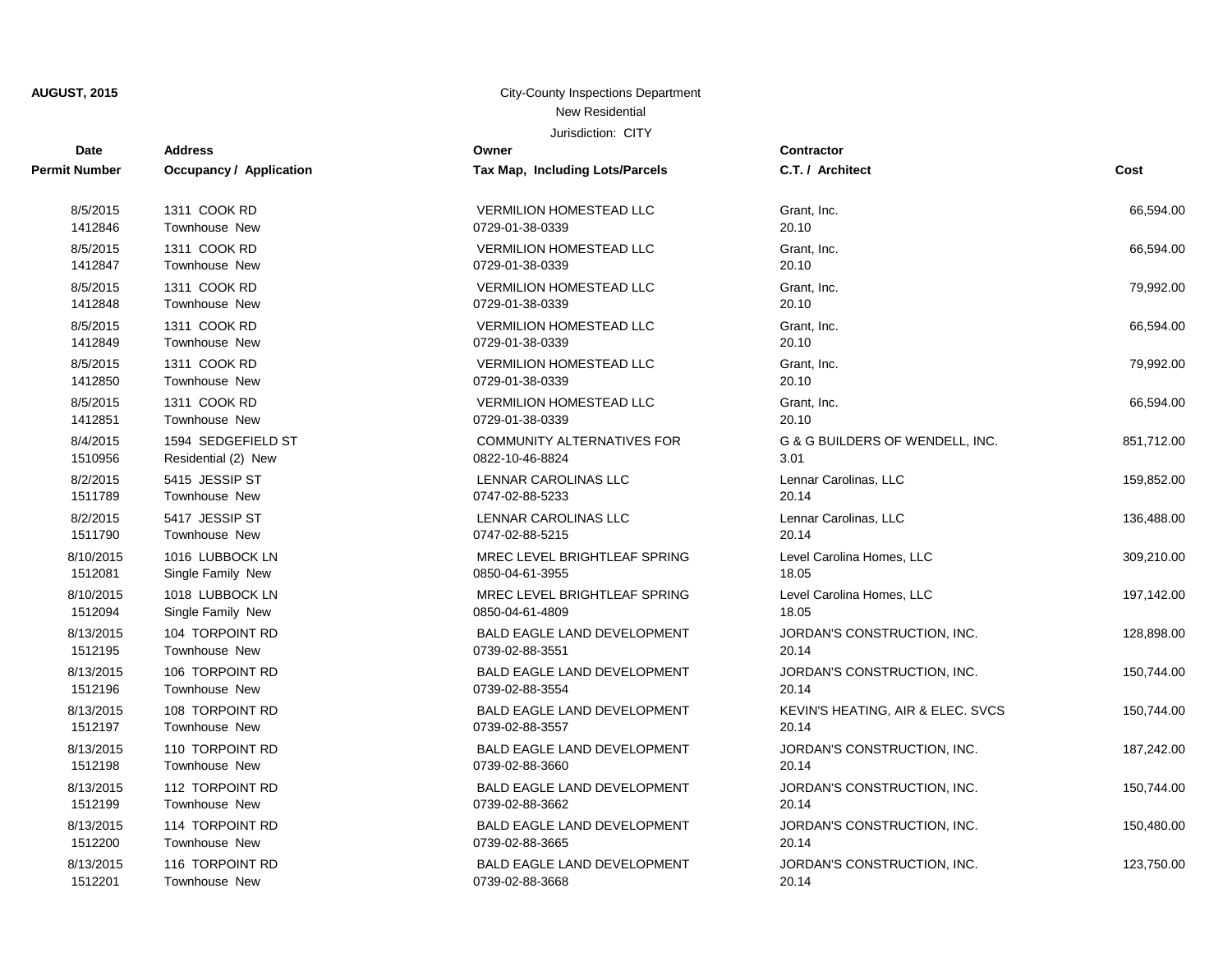| Date                 | <b>Address</b>                 | Owner                              | Contractor       |
|----------------------|--------------------------------|------------------------------------|------------------|
| <b>Permit Number</b> | <b>Occupancy / Application</b> | Tax Map, Including Lots/Parcels    | C.T. / Arch      |
| 8/13/2015            | 105 TORPOINT RD                | <b>BALD EAGLE LAND DEVELOPMENT</b> | <b>JORDAN'S</b>  |
| 1512202              | <b>Townhouse New</b>           | 0739-02-88-2505                    | 20.14            |
| 8/13/2015            | 107 TORPOINT RD                | <b>BALD EAGLE LAND DEVELOPMENT</b> | <b>JORDAN'S</b>  |
| 1512203              | <b>Townhouse New</b>           | 0739-02-88-2508                    | 20.14            |
| 8/13/2015            | 109 TORPOINT RD                | <b>BALD EAGLE LAND DEVELOPMENT</b> | <b>JORDAN'S</b>  |
| 1512204              | <b>Townhouse New</b>           | 0739-02-88-2600                    | 20.14            |
| 8/13/2015            | 111 TORPOINT RD                | <b>BALD EAGLE LAND DEVELOPMENT</b> | <b>JORDAN'S</b>  |
| 1512205              | Townhouse New                  | 0739-02-88-2603                    | 20.14            |
| 8/13/2015            | 113 TORPOINT RD                | <b>BALD EAGLE LAND DEVELOPMENT</b> | <b>JORDAN'S</b>  |
| 1512206              | Townhouse New                  | 0739-02-88-2616                    | 20.14            |
| 8/27/2015            | 1900 JAMES ST                  | <b>MISENHEIMER BRYAN</b>           | <b>ALLIED MA</b> |
| 1512225              | Single Family New              | 0821-17-10-7617                    | 6                |
| 8/6/2015             | 2481 MAGNOLIA TREE LN          | RUSTICA NC LLC                     | Chesapeak        |
| 1512255              | Single Family New              | 0830-04-50-5963                    | 20.14            |
| 8/2/2015             | 1220 CHRONICLE DR              | AVH BETHPAGE LLC                   | <b>AVH CARC</b>  |
| 1512284              | Single Family New              | 0758-03-01-9891                    | 20.14            |
| 8/4/2015             | 1407 CAPSTONE DR               | MERITAGE HOMES OF THE              | Meritage H       |
| 1512287              | Single Family New              | 0717-04-71-3950                    | 20.12            |
| 8/4/2015             | 1409 CAPSTONE DR               | MERITAGE HOMES OF THE              | Meritage H       |
| 1512288              | Single Family New              | 0717-04-71-2836                    | 20.12            |
| 8/2/2015             | 1118 SOUTH ST                  | <b>GARMAN HOMES LLC</b>            | Durham Bu        |
| 1512304              | Single Family New              | 0821-16-72-5575                    | 12.01            |
| 8/2/2015             | 106 TUFTIN DR                  | PULTE HOME CORPORATION             | PULTE HO         |
| 1512397              | <b>Townhouse New</b>           | 0769-03-41-3451                    | 19               |
| 8/2/2015             | 108 TUFTIN DR                  | PULTE HOME CORPORATION             | PULTE HO         |
| 1512398              | <b>Townhouse New</b>           | 0769-03-41-3358                    | 19               |
| 8/2/2015             | 110 TUFTIN DR                  | PULTE HOME CORPORATION             | PULTE HO         |
| 1512399              | <b>Townhouse New</b>           | 0769-03-41-3356                    | 19               |
| 8/2/2015             | 112 TUFTIN DR                  | PULTE HOME CORPORATION             | PULTE HO         |
| 1512400              | Townhouse New                  | 0769-03-41-3354                    | 19               |
| 8/2/2015             | 120 VIRGINIA CREST WAY         | PULTE HOME CORPORATION             | PULTE HO         |
| 1512403              | Single Family New              | 0769-03-24-9496                    | 19               |
| 8/2/2015             | 122 VIRGINIA CREST WAY         | PULTE HOME CORPORATION             | PULTE HO         |
| 1512404              | Single Family New              | 0769-03-34-0422                    | 19               |
| 8/2/2015             | 130 VIRGINIA CREST WAY         | PULTE HOME CORPORATION             | PULTE HO         |

| 8/13/2015 | 105 TORPOINT RD        | <b>BALD EAGLE LAND DEVELOPMENT</b> | <b>JO</b> |
|-----------|------------------------|------------------------------------|-----------|
| 1512202   | Townhouse New          | 0739-02-88-2505                    | 20.       |
| 8/13/2015 | 107 TORPOINT RD        | <b>BALD EAGLE LAND DEVELOPMENT</b> | <b>JO</b> |
| 1512203   | <b>Townhouse New</b>   | 0739-02-88-2508                    | 20.       |
| 8/13/2015 | 109 TORPOINT RD        | <b>BALD EAGLE LAND DEVELOPMENT</b> | <b>JO</b> |
| 1512204   | Townhouse New          | 0739-02-88-2600                    | 20.       |
| 8/13/2015 | 111 TORPOINT RD        | <b>BALD EAGLE LAND DEVELOPMENT</b> | <b>JO</b> |
| 1512205   | <b>Townhouse New</b>   | 0739-02-88-2603                    | 20.       |
| 8/13/2015 | 113 TORPOINT RD        | BALD EAGLE LAND DEVELOPMENT        | <b>JO</b> |
| 1512206   | Townhouse New          | 0739-02-88-2616                    | 20.       |
| 8/27/2015 | 1900 JAMES ST          | <b>MISENHEIMER BRYAN</b>           | ALI       |
| 1512225   | Single Family New      | 0821-17-10-7617                    | 6         |
| 8/6/2015  | 2481 MAGNOLIA TREE LN  | RUSTICA NC LLC                     | Ch        |
| 1512255   | Single Family New      | 0830-04-50-5963                    | 20.       |
| 8/2/2015  | 1220 CHRONICLE DR      | AVH BETHPAGE LLC                   | AV        |
| 1512284   | Single Family New      | 0758-03-01-9891                    | 20.       |
| 8/4/2015  | 1407 CAPSTONE DR       | MERITAGE HOMES OF THE              | Me        |
| 1512287   | Single Family New      | 0717-04-71-3950                    | 20.       |
| 8/4/2015  | 1409 CAPSTONE DR       | MERITAGE HOMES OF THE              | Me        |
| 1512288   | Single Family New      | 0717-04-71-2836                    | 20.       |
| 8/2/2015  | 1118 SOUTH ST          | <b>GARMAN HOMES LLC</b>            | Du        |
| 1512304   | Single Family New      | 0821-16-72-5575                    | 12.       |
| 8/2/2015  | 106 TUFTIN DR          | PULTE HOME CORPORATION             | PU        |
| 1512397   | Townhouse New          | 0769-03-41-3451                    | 19        |
| 8/2/2015  | 108 TUFTIN DR          | PULTE HOME CORPORATION             | PU        |
| 1512398   | Townhouse New          | 0769-03-41-3358                    | 19        |
| 8/2/2015  | 110 TUFTIN DR          | PULTE HOME CORPORATION             | PU        |
| 1512399   | Townhouse New          | 0769-03-41-3356                    | 19        |
| 8/2/2015  | 112 TUFTIN DR          | PULTE HOME CORPORATION             | PU        |
| 1512400   | Townhouse New          | 0769-03-41-3354                    | 19        |
| 8/2/2015  | 120 VIRGINIA CREST WAY | PULTE HOME CORPORATION             | PU        |
| 1512403   | Single Family New      | 0769-03-24-9496                    | 19        |
| 8/2/2015  | 122 VIRGINIA CREST WAY | PULTE HOME CORPORATION             | PU        |
| 1512404   | Single Family New      | 0769-03-34-0422                    | 19        |
| 8/2/2015  | 130 VIRGINIA CREST WAY | PULTE HOME CORPORATION             | PU        |
| 1512405   | Single Family New      | 0769-03-34-1218                    | 19        |

| Date                | Address                                         | ∪wner                                     | Contractor                               |            |
|---------------------|-------------------------------------------------|-------------------------------------------|------------------------------------------|------------|
| t Number            | Occupancy / Application                         | Tax Map, Including Lots/Parcels           | C.T. / Architect                         | Cost       |
| 8/13/2015           | 105 TORPOINT RD                                 | BALD EAGLE LAND DEVELOPMENT               | JORDAN'S CONSTRUCTION, INC.              | 160,710.00 |
| 1512202             | Townhouse New                                   | 0739-02-88-2505                           | 20.14                                    |            |
| 8/13/2015           | 107 TORPOINT RD                                 | BALD EAGLE LAND DEVELOPMENT               | JORDAN'S CONSTRUCTION, INC.              | 147,906.00 |
| 1512203             | <b>Townhouse New</b>                            | 0739-02-88-2508                           | 20.14                                    |            |
| 8/13/2015           | 109 TORPOINT RD                                 | BALD EAGLE LAND DEVELOPMENT               | JORDAN'S CONSTRUCTION, INC.              | 185,394.00 |
| 1512204             | Townhouse New                                   | 0739-02-88-2600                           | 20.14                                    |            |
| 8/13/2015           | 111 TORPOINT RD                                 | <b>BALD EAGLE LAND DEVELOPMENT</b>        | JORDAN'S CONSTRUCTION, INC.              | 147,906.00 |
| 1512205             | <b>Townhouse New</b>                            | 0739-02-88-2603                           | 20.14                                    |            |
| 8/13/2015           | 113 TORPOINT RD                                 | BALD EAGLE LAND DEVELOPMENT               | JORDAN'S CONSTRUCTION, INC.              | 160,710.00 |
| 1512206             | Townhouse New                                   | 0739-02-88-2616                           | 20.14                                    |            |
| 8/27/2015           | 1900 JAMES ST                                   | <b>MISENHEIMER BRYAN</b>                  | ALLIED MANAGEMENT GROUP, LLC             | 148,038.00 |
| 1512225             | Single Family New                               | 0821-17-10-7617                           | 6                                        |            |
| 8/6/2015            | 2481 MAGNOLIA TREE LN                           | <b>RUSTICA NC LLC</b>                     | Chesapeake Homes of North Carolina, Inc. | 234,564.00 |
| 1512255             | Single Family New                               | 0830-04-50-5963                           | 20.14                                    |            |
| 8/2/2015            | 1220 CHRONICLE DR                               | AVH BETHPAGE LLC                          | AVH CAROLINAS, LLC.                      | 148,000.00 |
| 1512284             | Single Family New                               | 0758-03-01-9891                           | 20.14                                    |            |
| 8/4/2015            | 1407 CAPSTONE DR                                | MERITAGE HOMES OF THE                     | Meritage Homes of North Carolina, Inc.   | 117,799.00 |
| 1512287             | Single Family New                               | 0717-04-71-3950                           | 20.12                                    |            |
| 8/4/2015            | 1409 CAPSTONE DR                                | MERITAGE HOMES OF THE                     | Meritage Homes of North Carolina, Inc.   | 155,299.00 |
| 1512288             | Single Family New                               | 0717-04-71-2836                           | 20.12                                    |            |
| 8/2/2015            | 1118 SOUTH ST                                   | <b>GARMAN HOMES LLC</b>                   | Durham Building Company, LLC             | 91,480.00  |
| 1512304             | Single Family New                               | 0821-16-72-5575                           | 12.01                                    |            |
| 8/2/2015            | 106 TUFTIN DR                                   | PULTE HOME CORPORATION                    | PULTE HOME CORPORATION                   | 125,000.00 |
| 1512397             | Townhouse New                                   | 0769-03-41-3451                           | 19                                       |            |
| 8/2/2015            | 108 TUFTIN DR                                   | PULTE HOME CORPORATION                    | PULTE HOME CORPORATION                   | 125,000.00 |
| 1512398             | Townhouse New                                   | 0769-03-41-3358                           | 19                                       |            |
| 8/2/2015            | 110 TUFTIN DR                                   | PULTE HOME CORPORATION                    | PULTE HOME CORPORATION                   | 125,000.00 |
| 1512399             | Townhouse New                                   | 0769-03-41-3356                           | 19                                       |            |
| 8/2/2015            | 112 TUFTIN DR                                   | PULTE HOME CORPORATION                    | PULTE HOME CORPORATION                   | 125,000.00 |
| 1512400             | <b>Townhouse New</b>                            | 0769-03-41-3354                           | 19                                       |            |
| 8/2/2015            | 120 VIRGINIA CREST WAY                          | PULTE HOME CORPORATION                    | PULTE HOME CORPORATION                   | 165,000.00 |
| 1512403             | Single Family New                               | 0769-03-24-9496                           | 19                                       |            |
| 8/2/2015            | 122 VIRGINIA CREST WAY                          | PULTE HOME CORPORATION                    | PULTE HOME CORPORATION                   | 165,000.00 |
| 1512404             | Single Family New                               | 0769-03-34-0422                           | 19                                       |            |
| 8/2/2015<br>ATA0A0F | 130 VIRGINIA CREST WAY<br>Obesite Family, March | PULTE HOME CORPORATION<br>0700.02.34.4040 | PULTE HOME CORPORATION                   | 165,000.00 |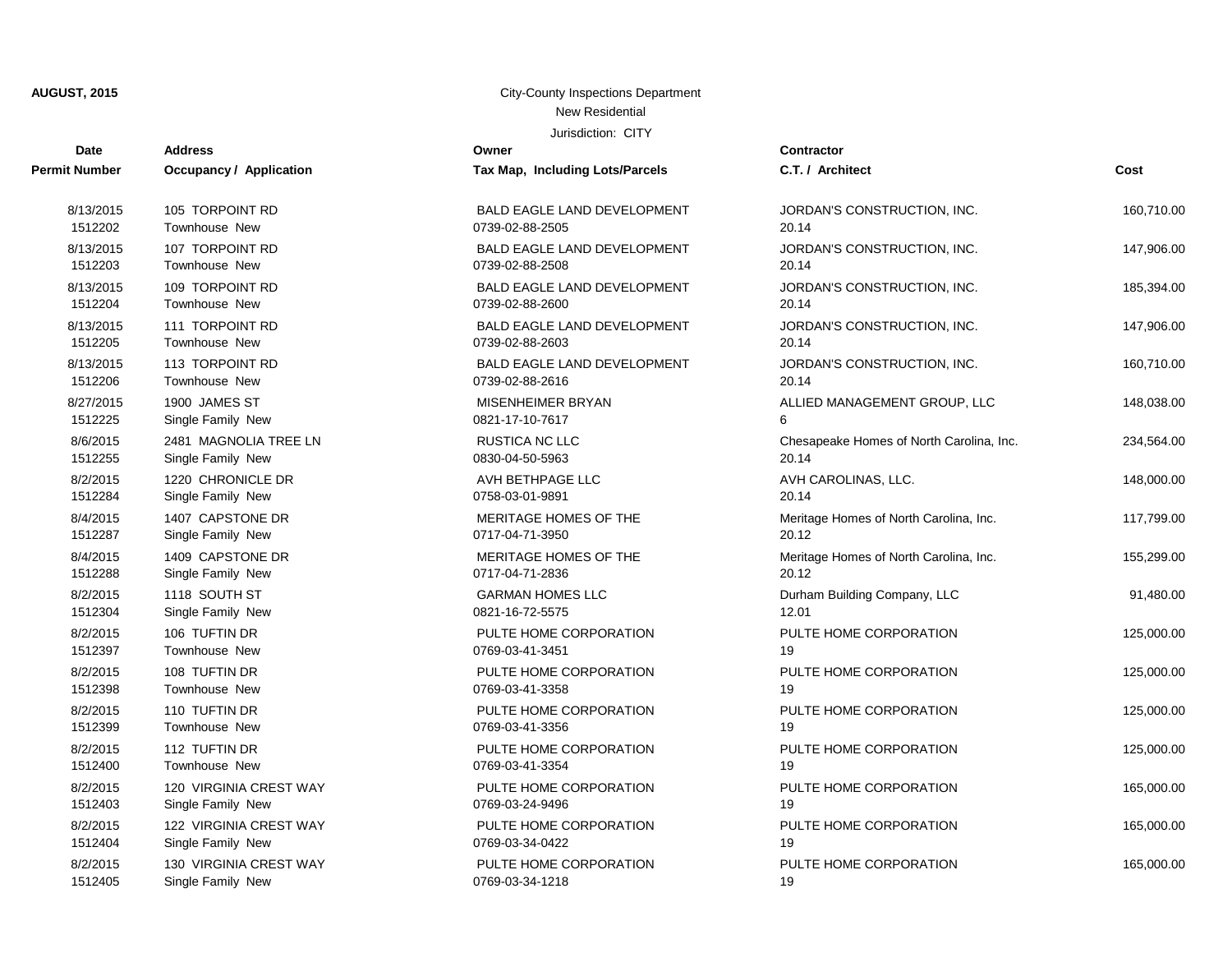| <b>Date</b>   | <b>Address</b>                 | Owner                           | Contractor                      |            |
|---------------|--------------------------------|---------------------------------|---------------------------------|------------|
| Permit Number | <b>Occupancy / Application</b> | Tax Map, Including Lots/Parcels | C.T. / Architect                | Cost       |
| 8/17/2015     | 1 JEWEL FLOWER PL              | <b>LAKEFIELD FARM LLC</b>       | HOMES BY DICKERSON, INC.        | 541,266.00 |
| 1512406       | Single Family New              | 0813-01-47-7638                 | 17.07                           |            |
| 8/10/2015     | 1004 THOUGHTFUL SPOT LN        | LENNAR CAROLINAS LLC            | Lennar Carolinas, LLC           | 179,652.00 |
| 1512411       | Single Family New              | 0840-02-76-9340                 | 18.05                           |            |
| 8/10/2015     | 1006 THOUGHTFUL SPOT LN        | <b>LENNAR CAROLINAS LLC</b>     | Lennar Carolinas, LLC           | 177,936.00 |
| 1512412       | Single Family New              | 0840-02-76-9237                 | 18.05                           |            |
| 8/2/2015      | 5424 JESSIP ST                 | LENNAR CAROLINAS LLC            | Lennar Carolinas, LLC           | 104,000.00 |
| 1512454       | Townhouse New                  | 0747-02-88-6306                 | 20.14                           |            |
| 8/10/2015     | 3304 PROSPECT PKWY             | MREC LEVEL BRIGHTLEAF SPRING    | Level Carolina Homes, LLC       | 137,280.00 |
| 1512468       | Single Family New              | 0850-04-62-7470                 | 18.05                           |            |
| 8/4/2015      | 1053 SPACIOUS SKIES LN         | <b>LENNAR CAROLINAS LLC</b>     | Lennar Carolinas, LLC           | 136,000.00 |
| 1512481       | Single Family New              | 0840-02-85-4408                 | 18.05                           |            |
| 8/2/2015      | 5446 JESSIP ST                 | <b>LENNAR CAROLINAS LLC</b>     | Lennar Carolinas, LLC           | 113,800.00 |
| 1512484       | Townhouse New                  | 0747-02-88-6483                 | 20.14                           |            |
| 8/2/2015      | 5448 JESSIP ST                 | LENNAR CAROLINAS LLC            | Lennar Carolinas, LLC           | 123,000.00 |
| 1512485       | Townhouse New                  | 0747-02-88-7413                 | 20.14                           |            |
| 8/2/2015      | 5450 JESSIP ST                 | LENNAR CAROLINAS LLC            | Lennar Carolinas, LLC           | 123,000.00 |
| 1512486       | Townhouse New                  | 0747-02-88-7443                 | 20.14                           |            |
| 8/4/2015      | 5452 JESSIP ST                 | LENNAR CAROLINAS LLC            | Lennar Carolinas, LLC           | 123,000.00 |
| 1512487       | Townhouse New                  | 0747-02-88-7473                 | 20.14                           |            |
| 8/4/2015      | 5454 JESSIP ST                 | LENNAR CAROLINAS LLC            | Lennar Carolinas, LLC           | 123,000.00 |
| 1512488       | Townhouse New                  | 0747-02-88-8403                 | 20.14                           |            |
| 8/2/2015      | 5504 JESSIP ST                 | LENNAR CAROLINAS LLC            | Lennar Carolinas, LLC           | 123,000.00 |
| 1512489       | Townhouse New                  | 0747-02-98-0366                 | 20.14                           |            |
| 8/2/2015      | 5506 JESSIP ST                 | LENNAR CAROLINAS LLC            | Lennar Carolinas, LLC           | 104,000.00 |
| 1512490       | Townhouse New                  | 0747-02-98-0396                 | 20.14                           |            |
| 8/2/2015      | 5508 JESSIP ST                 | LENNAR CAROLINAS LLC            | Lennar Carolinas, LLC           | 123,000.00 |
| 1512491       | Townhouse New                  | 0747-02-98-1326                 | 20.14                           |            |
| 8/2/2015      | 5510 JESSIP ST                 | LENNAR CAROLINAS LLC            | Lennar Carolinas, LLC           | 123,000.00 |
| 1512492       | Townhouse New                  | 0747-02-98-1356                 | 20.14                           |            |
| 8/4/2015      | 1202 BLOOMSBURY MANOR DR       | PULTE HOME CORPORATION          | PULTE HOME CORPORATION          | 186,714.00 |
| 1512495       | Single Family New              | 0769-01-35-3267                 | 19                              |            |
| 8/4/2015      | 110 DARE PINES WAY             | PULTE HOME CORPORATION          | PULTE HOME CORPORATION          | 142,890.00 |
| 1512497       | Single Family New              | 0769-01-35-6615                 | 19                              |            |
| 8/4/2015      | 3606 CARLISLE DR               | <b>GRAYSON DARE HOMES INC</b>   | <b>GRAYSON DARE HOMES, INC.</b> | 200,000.00 |
| 1512569       | Single Family New              | 0719-01-19-8387                 | 20.08                           |            |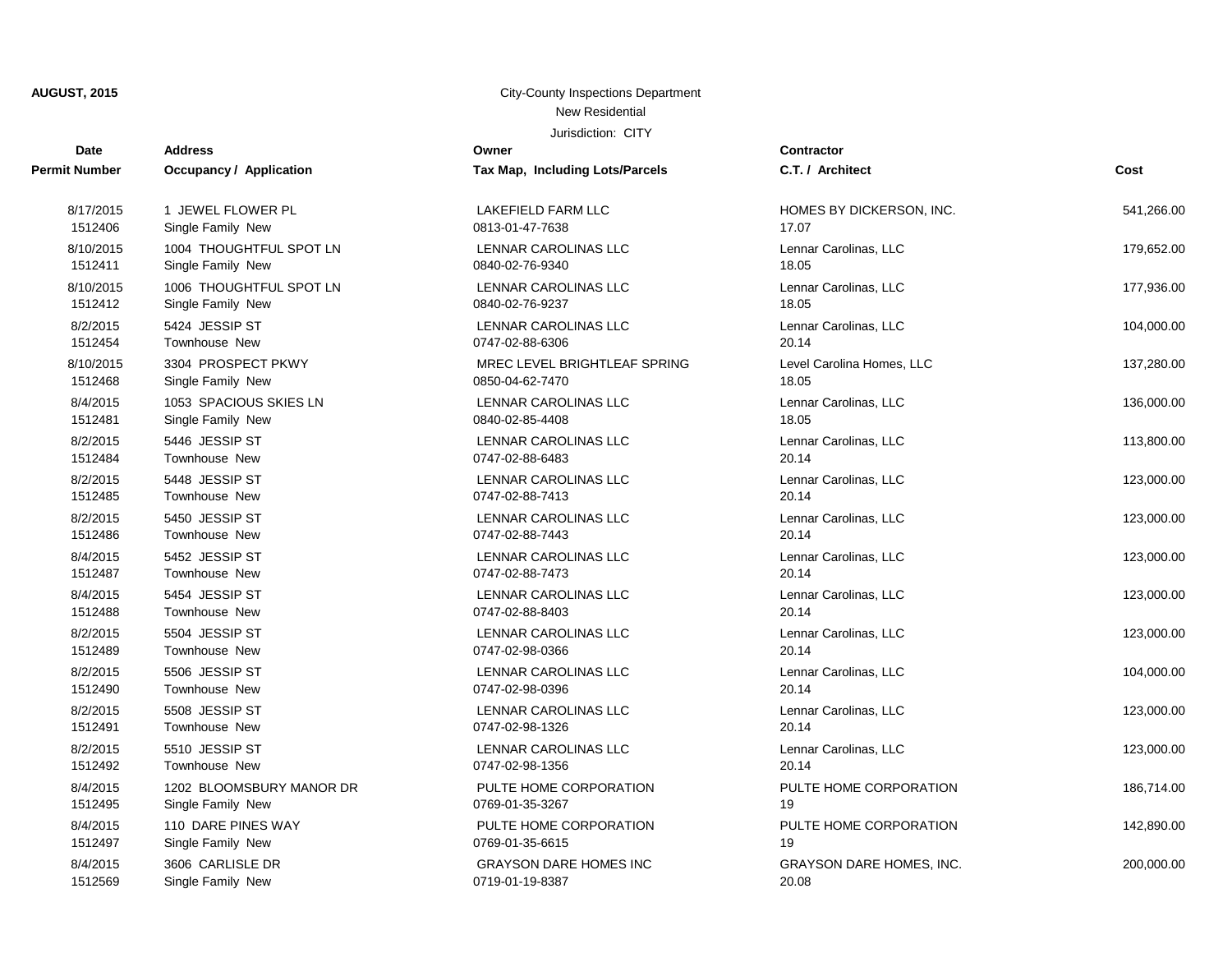| <b>Date</b>          | <b>Address</b>                 | Owner                           | <b>Contractor</b>                        |            |
|----------------------|--------------------------------|---------------------------------|------------------------------------------|------------|
| <b>Permit Number</b> | <b>Occupancy / Application</b> | Tax Map, Including Lots/Parcels | C.T. / Architect                         | Cost       |
| 8/4/2015             | 1122 MAGIC HOLLOW RD           | COMMUNITY DEVELOPMENT CAPITAL   | Meritage Homes of North Carolina, Inc.   | 151,000.00 |
| 1512570              | Single Family New              | 0717-04-71-5532                 | 20.12                                    |            |
| 8/4/2015             | 1515 ANTHOLOGY DR              | ALFC-PAGE ROAD LLC              | AVH CAROLINAS, LLC.                      | 167,508.00 |
| 1512578              | Single Family New              | 0758-03-22-9369                 | 20.14                                    |            |
| 8/4/2015             | 1021 BRANWELL DR               | BETHPAGE ACQUISITION PARTNERS   | AVH CAROLINAS, LLC.                      | 184,866.00 |
| 1512579              | Single Family New              | 0758-03-12-3136                 | 20.14                                    |            |
| 8/3/2015             | 2483 MAGNOLIA TREE LN          | <b>RUSTICA NC LLC</b>           | Chesapeake Homes of North Carolina, Inc. | 211,860.00 |
| 1512580              | Single Family New              | 0830-04-50-5819                 | 20.14                                    |            |
| 8/4/2015             | 102 VIRGINIA CREST WAY         | PULTE HOME CORPORATION          | PULTE HOME CORPORATION                   | 165,000.00 |
| 1512611              | Single Family New              | 0769-03-24-7753                 | 19                                       |            |
| 8/4/2015             | 2512 BLOOMSBURY MANOR DR       | PULTE HOME CORPORATION          | PULTE HOME CORPORATION                   | 165,000.00 |
| 1512612              | Single Family New              | 0769-03-24-1245                 | 19                                       |            |
| 8/4/2015             | 120 CASWELL RIDGE LN           | PULTE HOME CORPORATION          | PULTE HOME CORPORATION                   | 165,000.00 |
| 1512613              | Single Family New              | 0769-03-23-6906                 | 19                                       |            |
| 8/4/2015             | 3 NORTHERN WAY CT              | MOSQUEDA JUANA GARCIA           | ESPITIA, EZEQUIEL                        | 170,742.00 |
| 1512615              | Single Family New              | 0825-04-72-2926                 | 16.01                                    |            |
| 8/4/2015             | 19 NORTHERN WAY CT             | MOSQUEDA JUANA GARCIA           | <b>TOLEDO BUILDERS LLC</b>               | 186,252.00 |
| 1512616              | Single Family New              | 0825-04-72-1483                 | 16.01                                    |            |
| 8/2/2015             | 910 POPLAR ST                  | <b>RYLAND GROUP INC THE</b>     | THE RYLAND GROUP, INC.                   | 186,978.00 |
| 1512667              | Single Family New              | 0850-04-74-8664                 | 18.05                                    |            |
| 8/4/2015             | 104 LOWE WOOD CT               | MUNGO HOMES OF NORTH CAROLINA   | Mungo Homes of North Carolina, Inc.      | 264,660.00 |
| 1512677              | Single Family New              | 0739-02-59-7864                 | 20.14                                    |            |
| 8/4/2015             | 2404 MAGNOLIA TREE LN          | MUNGO HOMES OF NORTH CAROLINA   | Mungo Homes of North Carolina, Inc.      | 186,186.00 |
| 1512678              | Single Family New              | 0830-04-51-9132                 | 20.14                                    |            |
| 8/4/2015             | 2409 ASHE ST                   | HABITAT FOR HUMANITY OF DURHAM  | HABITAT FOR HUMANITY OF DURHAM INC.      | 100,452.00 |
| 1512680              | Single Family New              | 0831-16-72-5641                 | 10.01                                    |            |
| 8/4/2015             | 2608 ASHE ST                   | DURHAM COUNTY HABITAT FOR       | HABITAT FOR HUMANITY OF DURHAM INC.      | 100,452.00 |
| 1512681              | Single Family New              | 0831-20-82-2133                 | 10.01                                    |            |
| 8/6/2015             | 110 KAYLEEN CT                 | OAKS AT LYONS FARM LLC THE      | THE DREES HOMES COMPANY                  | 226,314.00 |
| 1512700              | Single Family New              | 0727-03-24-0572                 | 20.12                                    |            |
| 8/3/2015             | 314 EXCALIBUR DR               | TRUE HOMES LLC                  | True Homes, LLC                          | 129,800.00 |
| 1512707              | Single Family New              | 0757-01-09-3421                 | 20.14                                    |            |
| 8/10/2015            | 609 POPLAR ST                  | RYLAND GROUP INC THE            | THE RYLAND GROUP, INC.                   | 209,748.00 |
| 1512714              | Single Family New              | 0850-02-86-2141                 | 18.05                                    |            |
| 8/10/2015            | 802 POPLAR ST                  | RYLAND GROUP INC THE            | THE RYLAND GROUP, INC.                   | 209,748.00 |
| 1512715              | Single Family New              | 0850-02-85-8315                 | 18.05                                    |            |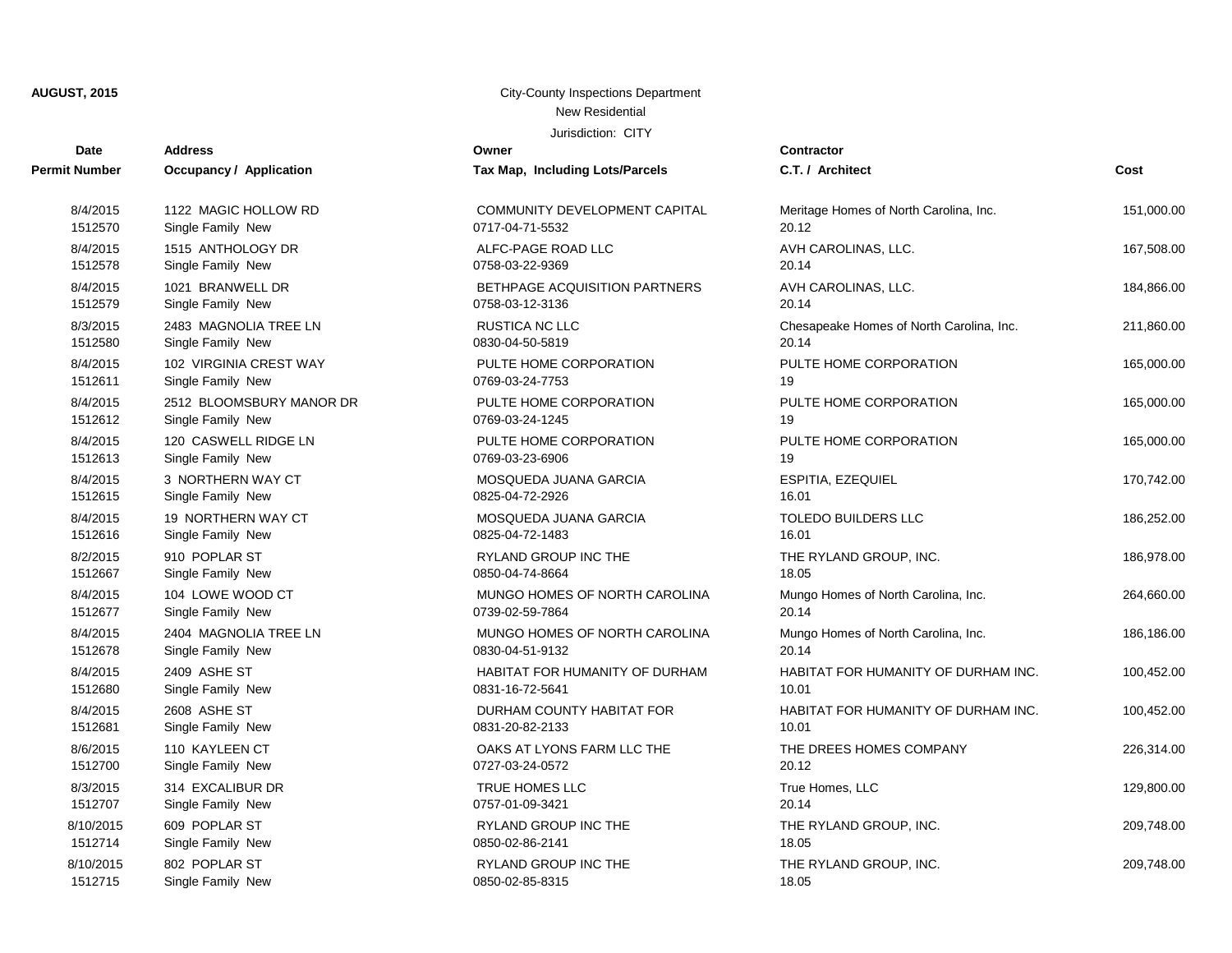**Owner** 

| Date                 | <b>Address</b>                 | Owner                           | Contractor         |
|----------------------|--------------------------------|---------------------------------|--------------------|
| <b>Permit Number</b> | <b>Occupancy / Application</b> | Tax Map, Including Lots/Parcels | C.T. / Arch        |
| 8/10/2015            | 911 POPLAR ST                  | RYLAND GROUP INC THE            | <b>THE RYLA</b>    |
| 1512716              | Single Family New              | 0850-04-74-9591                 | 18.05              |
| 8/10/2015            | 108 YOUNG AVE                  | HABITAT FOR HUMANITY OF DURHAM  | <b>HABITAT F</b>   |
| 1512717              | Single Family New              | 0831-14-43-2512                 | 11                 |
| 8/6/2015             | 1008 LAREDO LN                 | MREC LEVEL BRIGHTLEAF SPRING    | <b>Level Carol</b> |
| 1512719              | Single Family New              | 0850-04-62-6178                 | 18.05              |
| 8/10/2015            | 1509 ANTHOLOGY DR              | AVH BETHPAGE LLC                | <b>AVH CARC</b>    |
| 1512726              | Single Family New              | 0758-03-32-0486                 | 20.14              |
| 8/10/2015            | 519 BRIER CROSSINGS LOOP       | PULTE HOME CORPORATION          | PULTE HO           |
| 1512738              | Townhouse New                  | 0769-03-40-4136                 | 19                 |
| 8/10/2015            | 521 BRIER CROSSINGS LOOP       | PULTE HOME CORPORATION          | PULTE HO           |
| 1512739              | Townhouse New                  | 0769-03-40-4106                 | 19                 |
| 8/10/2015            | 523 BRIER CROSSINGS LOOP       | PULTE HOME CORPORATION          | PULTE HO           |
| 1512740              | Townhouse New                  | 0769-03-40-3176                 | 19                 |
| 8/10/2015            | 525 BRIER CROSSINGS LOOP       | PULTE HOME CORPORATION          | PULTE HO           |
| 1512741              | Townhouse New                  | 0769-03-40-3146                 | 19                 |
| 8/10/2015            | 527 BRIER CROSSINGS LOOP       | PULTE HOME CORPORATION          | PULTE HO           |
| 1512742              | Townhouse New                  | 0769-03-40-3126                 | 19                 |
| 8/13/2015            | 529 BRIER CROSSINGS LOOP       | PULTE HOME CORPORATION          | PULTE HO           |
| 1512743              | Townhouse New                  | 0769-03-40-2196                 | 19                 |
| 8/10/2015            | 531 BRIER CROSSINGS LOOP       | PULTE HOME CORPORATION          | PULTE HO           |
| 1512744              | Townhouse New                  | 0769-03-40-2166                 | 19                 |
| 8/10/2015            | 112 DARE PINES WAY             | PULTE HOME CORPORATION          | PULTE HO           |
| 1512745              | Single Family New              | 0769-01-35-6619                 | 19                 |
| 8/10/2015            | 102 CHAMBERS FIELD CT          | PULTE HOME CORPORATION          | PULTE HO           |
| 1512746              | Single Family New              | 0769-01-36-8290                 | 19                 |
| 8/10/2015            | 1419 PALMER HILL DR            | PULTE HOME CORPORATION          | PULTE HO           |
| 1512747              | Single Family New              | 0769-01-35-7834                 | 19                 |
| 8/10/2015            | 1722 CAPSTONE DR               | MERITAGE HOMES OF THE           | Meritage H         |
| 1512749              | Single Family New              | 0717-04-71-4281                 | 20.121             |
| 8/11/2015            | 126 VIRGINIA CREST WAY         | PULTE HOME CORPORATION          | PULTE HO           |
| 1512762              | Single Family New              | 0769-03-34-0383                 | 19                 |
| 8/10/2015            | 705 GERARD ST                  | SELF-HELP VENTURES FUND         | WALLACE,           |
| 1512765              | Single Family New              | 0821-06-37-9477                 | 5                  |
| 8/10/2015            | 910 SCOUT DR                   | <b>CITY OF DURHAM</b>           | WALLACE,           |
| 1512768              | Single Family New              | 0821-16-83-0512                 | 12.01              |

| NTLAIND GNOUF TING<br>0850-04-74-9591            |
|--------------------------------------------------|
| HABITAT FOR HUMANITY OF DURHA<br>0831-14-43-2512 |
| MREC LEVEL BRIGHTLEAF SPRING<br>0850-04-62-6178  |
| <b>AVH BETHPAGE LLC</b><br>0758-03-32-0486       |
| PULTE HOME CORPORATION<br>0769-03-40-4136        |
| PULTE HOME CORPORATION<br>0769-03-40-4106        |
| PULTE HOME CORPORATION<br>0769-03-40-3176        |
| PULTE HOME CORPORATION<br>0769-03-40-3146        |
| PULTE HOME CORPORATION<br>0769-03-40-3126        |
| PULTE HOME CORPORATION<br>0769-03-40-2196        |
| PULTE HOME CORPORATION<br>0769-03-40-2166        |
| PULTE HOME CORPORATION<br>0769-01-35-6619        |
| PULTE HOME CORPORATION<br>0769-01-36-8290        |
| PULTE HOME CORPORATION<br>0769-01-35-7834        |
| <b>MERITAGE HOMES OF THE</b><br>0717-04-71-4281  |
| PULTE HOME CORPORATION<br>0769-03-34-0383        |
| SELF-HELP VENTURES FUND<br>0821-06-37-9477       |
| <b>CITY OF DURHAM</b>                            |

| t Number             | <b>Occupancy / Application</b>     | Tax Map, Including Lots/Parcels            | C.T. / Architect                       | Cost       |
|----------------------|------------------------------------|--------------------------------------------|----------------------------------------|------------|
| 8/10/2015            | 911 POPLAR ST                      | RYLAND GROUP INC THE                       | THE RYLAND GROUP, INC.                 | 190,872.00 |
| 1512716              | Single Family New                  | 0850-04-74-9591                            | 18.05                                  |            |
| 8/10/2015            | 108 YOUNG AVE                      | HABITAT FOR HUMANITY OF DURHAM             | HABITAT FOR HUMANITY OF DURHAM INC.    | 92,532.00  |
| 1512717              | Single Family New                  | 0831-14-43-2512                            | 11                                     |            |
| 8/6/2015             | 1008 LAREDO LN                     | MREC LEVEL BRIGHTLEAF SPRING               | Level Carolina Homes, LLC              | 212,520.00 |
| 1512719              | Single Family New                  | 0850-04-62-6178                            | 18.05                                  |            |
| 8/10/2015            | 1509 ANTHOLOGY DR                  | AVH BETHPAGE LLC                           | AVH CAROLINAS, LLC.                    | 184,272.00 |
| 1512726              | Single Family New                  | 0758-03-32-0486                            | 20.14                                  |            |
| 8/10/2015            | 519 BRIER CROSSINGS LOOP           | PULTE HOME CORPORATION                     | PULTE HOME CORPORATION                 | 130,000.00 |
| 1512738              | Townhouse New                      | 0769-03-40-4136                            | 19                                     |            |
| 8/10/2015            | 521 BRIER CROSSINGS LOOP           | PULTE HOME CORPORATION                     | PULTE HOME CORPORATION                 | 130,000.00 |
| 1512739              | Townhouse New                      | 0769-03-40-4106                            | 19                                     |            |
| 8/10/2015            | 523 BRIER CROSSINGS LOOP           | PULTE HOME CORPORATION                     | PULTE HOME CORPORATION                 | 130,000.00 |
| 1512740              | Townhouse New                      | 0769-03-40-3176                            | 19                                     |            |
| 8/10/2015            | 525 BRIER CROSSINGS LOOP           | PULTE HOME CORPORATION                     | PULTE HOME CORPORATION                 | 130,000.00 |
| 1512741              | Townhouse New                      | 0769-03-40-3146                            | 19                                     |            |
| 8/10/2015            | 527 BRIER CROSSINGS LOOP           | PULTE HOME CORPORATION                     | PULTE HOME CORPORATION                 | 130,000.00 |
| 1512742              | Townhouse New                      | 0769-03-40-3126                            | 19                                     |            |
| 8/13/2015            | 529 BRIER CROSSINGS LOOP           | PULTE HOME CORPORATION                     | PULTE HOME CORPORATION                 | 130,000.00 |
| 1512743              | Townhouse New                      | 0769-03-40-2196                            | 19                                     |            |
| 8/10/2015            | 531 BRIER CROSSINGS LOOP           | PULTE HOME CORPORATION                     | PULTE HOME CORPORATION                 | 130,000.00 |
| 1512744              | Townhouse New                      | 0769-03-40-2166                            | 19                                     |            |
| 8/10/2015            | 112 DARE PINES WAY                 | PULTE HOME CORPORATION                     | PULTE HOME CORPORATION                 | 165,000.00 |
| 1512745              | Single Family New                  | 0769-01-35-6619                            | 19                                     |            |
| 8/10/2015            | 102 CHAMBERS FIELD CT              | PULTE HOME CORPORATION                     | PULTE HOME CORPORATION                 | 122,100.00 |
| 1512746              | Single Family New                  | 0769-01-36-8290                            | 19                                     |            |
| 8/10/2015            | 1419 PALMER HILL DR                | PULTE HOME CORPORATION                     | PULTE HOME CORPORATION                 | 177,144.00 |
| 1512747              | Single Family New                  | 0769-01-35-7834                            | 19                                     |            |
| 8/10/2015            | 1722 CAPSTONE DR                   | MERITAGE HOMES OF THE                      | Meritage Homes of North Carolina, Inc. | 215,358.00 |
| 1512749              | Single Family New                  | 0717-04-71-4281                            | 20.121                                 |            |
| 8/11/2015            | 126 VIRGINIA CREST WAY             | PULTE HOME CORPORATION                     | PULTE HOME CORPORATION                 | 208,626.00 |
| 1512762              | Single Family New                  | 0769-03-34-0383                            | 19                                     |            |
| 8/10/2015<br>1512765 | 705 GERARD ST<br>Single Family New | SELF-HELP VENTURES FUND<br>0821-06-37-9477 | WALLACE, B. DESIGN & CONSTRUCTION      | 92,000.00  |
| 8/10/2015            | 910 SCOUT DR                       | <b>CITY OF DURHAM</b>                      | WALLACE, B. DESIGN & CONSTRUCTION      | 108,000.00 |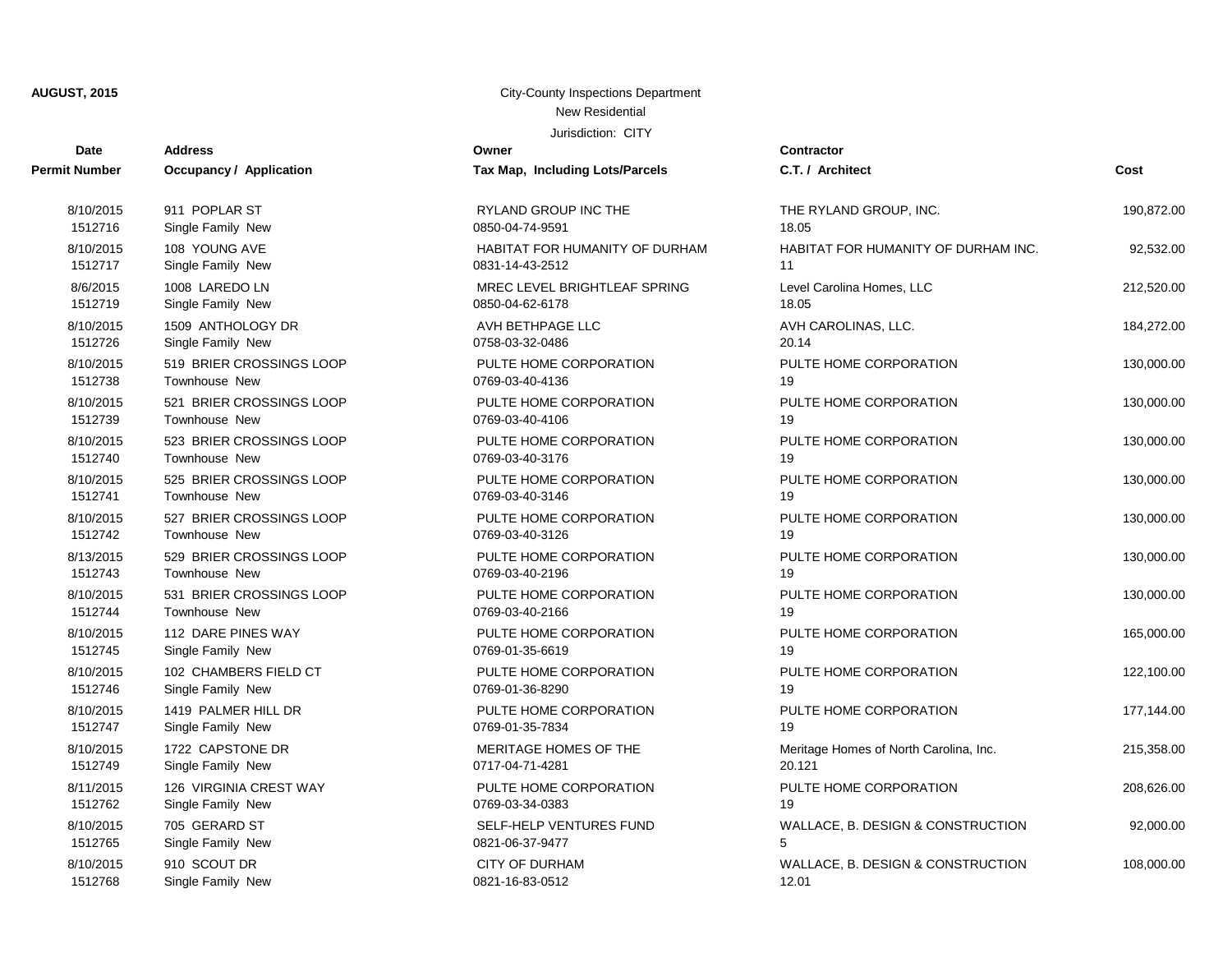| <b>Date</b>          | <b>Address</b>           | Owner                           | Contractor       |
|----------------------|--------------------------|---------------------------------|------------------|
| <b>Permit Number</b> | Occupancy / Application  | Tax Map, Including Lots/Parcels | C.T. / Arch      |
| 8/10/2015            | 215 COURT JESTER WAY     | TRUE HOMES LLC                  | True Home        |
| 1512770              | Single Family New        | 0747-02-99-7592                 | 20.14            |
| 8/13/2015            | 109 DARE PINES WAY       | PULTE HOME CORPORATION          | PULTE HO         |
| 1512779              | Single Family New        | 0769-01-35-4631                 | 19               |
| 8/27/2015            | 105 DARE PINES WAY       | PULTE HOME CORPORATION          | PULTE HO         |
| 1512780              | Single Family New        | 0769-01-35-4542                 | 19               |
| 8/11/2015            | 114 GEM YARN LN          | PULTE HOME CORPORATION          | PULTE HO         |
| 1512781              | Single Family New        | 0769-03-44-7236                 | 19               |
| 8/11/2015            | 2510 BLOOMSBURY MANOR DR | PULTE HOME CORPORATION          | PULTE HO         |
| 1512782              | Single Family New        | 0769-03-24-1279                 | 19               |
| 8/25/2015            | 1901 BUFFALO WAY         | <b>EAST GEER VENTURES LLC</b>   | <b>WADE JUF</b>  |
| 1512785              | Single Family New        | 0842-01-36-7731                 | 18.01            |
| 8/27/2015            | 1902 BUFFALO WAY         | <b>EAST GEER VENTURES LLC</b>   | <b>WADE JUF</b>  |
| 1512786              | Single Family New        | 0842-01-36-6719                 | 18.01            |
| 8/27/2015            | 1903 BUFFALO WAY         | <b>EAST GEER VENTURES LLC</b>   | <b>WADE JUF</b>  |
| 1512787              | Single Family New        | 0842-01-36-6696                 | 18.01            |
| 8/25/2015            | 1906 BUFFALO WAY         | <b>EAST GEER VENTURES LLC</b>   | <b>WADE JUF</b>  |
| 1512790              | Single Family New        | 0842-01-36-5702                 | 18.01            |
| 8/25/2015            | 1907 BUFFALO WAY         | <b>EAST GEER VENTURES LLC</b>   | <b>WADE JUF</b>  |
| 1512791              | Single Family New        | 0842-01-36-6601                 | 18.01            |
| 8/27/2015            | 1908 BUFFALO WAY         | EAST GEER VENTURES LLC          | <b>WADE JUF</b>  |
| 1512792              | Single Family New        | 0842-01-36-4659                 | 18.01            |
| 8/27/2015            | 1909 BUFFALO WAY         | <b>EAST GEER VENTURES LLC</b>   | <b>WADE JUF</b>  |
| 1512793              | Single Family New        | 0842-01-36-5568                 | 18.01            |
| 8/27/2015            | 1911 BUFFALO WAY         | <b>EAST GEER VENTURES LLC</b>   | <b>WADE JUF</b>  |
| 1512794              | Single Family New        | 0842-01-36-5515                 | 18.01            |
| 8/27/2015            | 1913 BUFFALO WAY         | EAST GEER VENTURES LLC          | <b>WADE JUR</b>  |
| 1512795              | Single Family New        | 0842-01-36-4573                 | 18.01            |
| 8/10/2015            | 118 WINIFRED DR          | AF-FOUR SEASONS LLC             | True Home        |
| 1512796              | <b>Townhouse New</b>     | 0747-02-98-5912                 | 20.14            |
| 8/10/2015            | 120 WINIFRED DR          | AF-FOUR SEASONS LLC             | <b>True Home</b> |
| 1512797              | Townhouse New            | 0747-02-98-5900                 | 20.14            |
| 8/10/2015            | 122 WINIFRED DR          | AF-FOUR SEASONS LLC             | <b>True Home</b> |
| 1512798              | <b>Townhouse New</b>     | 0747-02-98-4897                 | 20.14            |
| 8/10/2015            | 124 WINIFRED DR          | AF-FOUR SEASONS LLC             | <b>True Home</b> |

| PULTE HOME CORPORATION<br>0769-01-35-4631        |
|--------------------------------------------------|
| PULTE HOME CORPORATION<br>0769-01-35-4542        |
| PULTE HOME CORPORATION<br>0769-03-44-7236        |
| PULTE HOME CORPORATION<br>0769-03-24-1279        |
| <b>EAST GEER VENTURES LLC</b><br>0842-01-36-7731 |
| <b>EAST GEER VENTURES LLC</b><br>0842-01-36-6719 |
| <b>EAST GEER VENTURES LLC</b><br>0842-01-36-6696 |
| <b>FAST GFFR VENTURES LLC</b><br>0842-01-36-5702 |
| <b>EAST GEER VENTURES LLC</b><br>0842-01-36-6601 |
| <b>EAST GEER VENTURES LLC</b><br>0842-01-36-4659 |
| <b>FAST GFFR VENTURES LLC</b><br>0842-01-36-5568 |
| <b>EAST GEER VENTURES LLC</b><br>0842-01-36-5515 |
| <b>EAST GEER VENTURES LLC</b><br>0842-01-36-4573 |
| AF-FOUR SEASONS LLC<br>0747-02-98-5912           |

1512799 Townhouse New 0747-02-98-4885 20.14

| t Number  | <b>Occupancy / Application</b> | <b>Tax Map, Including Lots/Parcels</b> | C.T. / Architect         | Cost       |
|-----------|--------------------------------|----------------------------------------|--------------------------|------------|
| 8/10/2015 | 215 COURT JESTER WAY           | TRUE HOMES LLC                         | True Homes, LLC          | 180,800.00 |
| 1512770   | Single Family New              | 0747-02-99-7592                        | 20.14                    |            |
| 8/13/2015 | 109 DARE PINES WAY             | PULTE HOME CORPORATION                 | PULTE HOME CORPORATION   | 134,772.00 |
| 1512779   | Single Family New              | 0769-01-35-4631                        | 19                       |            |
| 8/27/2015 | 105 DARE PINES WAY             | PULTE HOME CORPORATION                 | PULTE HOME CORPORATION   | 134,772.00 |
| 1512780   | Single Family New              | 0769-01-35-4542                        | 19                       |            |
| 8/11/2015 | 114 GEM YARN LN                | PULTE HOME CORPORATION                 | PULTE HOME CORPORATION   | 226,116.00 |
| 1512781   | Single Family New              | 0769-03-44-7236                        | 19                       |            |
| 8/11/2015 | 2510 BLOOMSBURY MANOR DR       | PULTE HOME CORPORATION                 | PULTE HOME CORPORATION   | 163,152.00 |
| 1512782   | Single Family New              | 0769-03-24-1279                        | 19                       |            |
| 8/25/2015 | 1901 BUFFALO WAY               | <b>EAST GEER VENTURES LLC</b>          | <b>WADE JURNEY HOMES</b> | 17,824.93  |
| 1512785   | Single Family New              | 0842-01-36-7731                        | 18.01                    |            |
| 8/27/2015 | 1902 BUFFALO WAY               | <b>EAST GEER VENTURES LLC</b>          | <b>WADE JURNEY HOMES</b> | 98,076.00  |
| 1512786   | Single Family New              | 0842-01-36-6719                        | 18.01                    |            |
| 8/27/2015 | 1903 BUFFALO WAY               | <b>EAST GEER VENTURES LLC</b>          | <b>WADE JURNEY HOMES</b> | 114,576.00 |
| 1512787   | Single Family New              | 0842-01-36-6696                        | 18.01                    |            |
| 8/25/2015 | 1906 BUFFALO WAY               | EAST GEER VENTURES LLC                 | <b>WADE JURNEY HOMES</b> | 127,908.00 |
| 1512790   | Single Family New              | 0842-01-36-5702                        | 18.01                    |            |
| 8/25/2015 | 1907 BUFFALO WAY               | EAST GEER VENTURES LLC                 | <b>WADE JURNEY HOMES</b> | 102,366.00 |
| 1512791   | Single Family New              | 0842-01-36-6601                        | 18.01                    |            |
| 8/27/2015 | 1908 BUFFALO WAY               | <b>EAST GEER VENTURES LLC</b>          | <b>WADE JURNEY HOMES</b> | 126,786.00 |
| 1512792   | Single Family New              | 0842-01-36-4659                        | 18.01                    |            |
| 8/27/2015 | 1909 BUFFALO WAY               | EAST GEER VENTURES LLC                 | WADE JURNEY HOMES        | 82,764.00  |
| 1512793   | Single Family New              | 0842-01-36-5568                        | 18.01                    |            |
| 8/27/2015 | 1911 BUFFALO WAY               | <b>EAST GEER VENTURES LLC</b>          | <b>WADE JURNEY HOMES</b> | 114,576.00 |
| 1512794   | Single Family New              | 0842-01-36-5515                        | 18.01                    |            |
| 8/27/2015 | 1913 BUFFALO WAY               | <b>EAST GEER VENTURES LLC</b>          | WADE JURNEY HOMES        | 135,564.00 |
| 1512795   | Single Family New              | 0842-01-36-4573                        | 18.01                    |            |
| 8/10/2015 | 118 WINIFRED DR                | AF-FOUR SEASONS LLC                    | True Homes, LLC          | 115,800.00 |
| 1512796   | Townhouse New                  | 0747-02-98-5912                        | 20.14                    |            |
| 8/10/2015 | 120 WINIFRED DR                | AF-FOUR SEASONS LLC                    | True Homes, LLC          | 115,800.00 |
| 1512797   | Townhouse New                  | 0747-02-98-5900                        | 20.14                    |            |
| 8/10/2015 | 122 WINIFRED DR                | AF-FOUR SEASONS LLC                    | True Homes, LLC          | 115,800.00 |
| 1512798   | <b>Townhouse New</b>           | 0747-02-98-4897                        | 20.14                    |            |
| 8/10/2015 | 124 WINIFRED DR                | AF-FOUR SEASONS LLC                    | True Homes, LLC          | 115,800.00 |
| 1512700   | Townhouse New                  | 0747-02-08-4885                        | 20.11                    |            |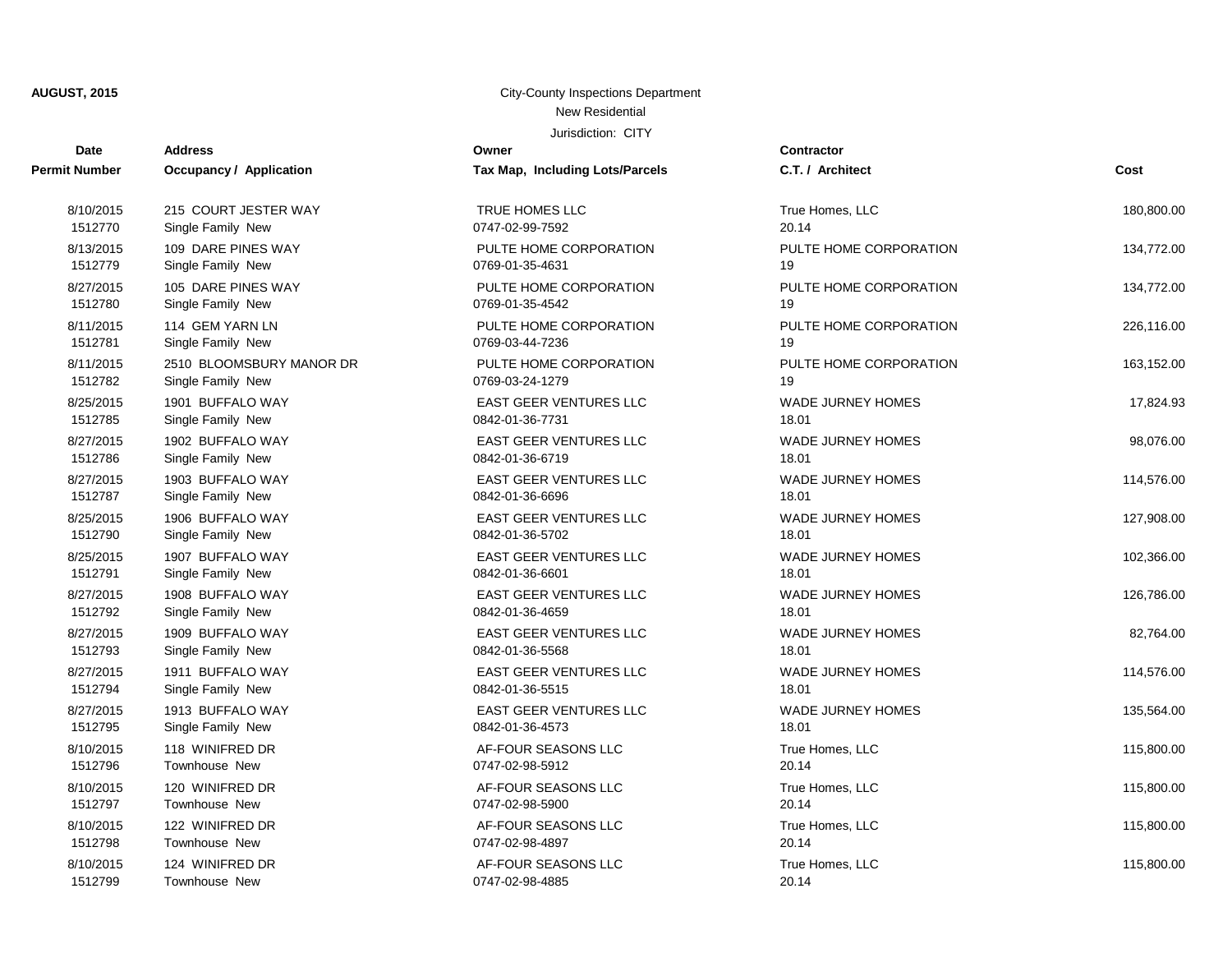| <b>Date</b>          | <b>Address</b>          | Owner                                | <b>Contractor</b> |
|----------------------|-------------------------|--------------------------------------|-------------------|
| <b>Permit Number</b> | Occupancy / Application | Tax Map, Including Lots/Parcels      | C.T. / Arch       |
| 8/18/2015            | 115 FOXBOROUGH LN       | <b>GK BRIGHTWOOD LLLP</b>            | <b>THE RYLA</b>   |
| 1512801              | Single Family New       | 0850-04-74-4606                      | 18.05             |
| 8/11/2015            | 2029 TANNERS MILL DR    | LENNAR CAROLINAS LLC                 | Lennar Car        |
| 1512802              | Single Family New       | 0840-02-86-0418                      | 18.05             |
| 8/24/2015            | 303 PEARSON DR          | TAYLOR IVORY L                       | <b>CONSTRU</b>    |
| 1512809              | Single Family New       | 0729-01-36-8099                      | 20.10             |
| 8/11/2015            | 106 COURT JESTER WAY    | <b>TRUE HOMES LLC</b>                | True Home         |
| 1512810              | Single Family New       | 0757-01-09-2370                      | 20.14             |
| 8/24/2015            | 212 BELLA ROSE DR       | JEN NORTH CAROLINA 4 LLC             | Weekley H         |
| 1512815              | Single Family New       | 0707-01-27-2569                      | 20.12             |
| 8/11/2015            | 2509 MAGNOLIA TREE LN   | <b>RUSTICA NC LLC</b>                | Chesapeak         |
| 1512819              | Single Family New       | 0830-04-50-4565                      | 20.14             |
| 8/27/2015            | 104 W MURRAY AVE        | PEGASUS LAND CO LLC                  | <b>PEGASUS</b>    |
| 1512820              | Single Family New       | 0832-05-19-5522                      | 1.01              |
| 8/18/2015            | 1305 CAPSTONE DR        | COMMUNITY DEVELOPMENT CAPITAL        | Meritage H        |
| 1512822              | Single Family New       | 0717-04-71-6933                      | 20.12             |
| 8/18/2015            | 1809 CAPSTONE DR        | COMMUNITY DEVELOPMENT CAPITAL        | Meritage H        |
| 1512823              | Single Family New       | 0717-04-81-1322                      | 20.12             |
| 8/17/2015            | 1214 CHRONICLE DR       | AVH BETHPAGE LLC                     | <b>AVH CARC</b>   |
| 1512825              | Single Family New       | 0758-03-01-9711                      | 20.14             |
| 8/17/2015            | 1212 CHRONICLE DR       | ALFC-PAGE ROAD LLC                   | <b>AVH CARC</b>   |
| 1512827              | Single Family New       | 0758-03-01-8688                      | 20.14             |
| 8/17/2015            | 1218 CHRONICLE DR       | <b>BETHPAGE ACQUISITION PARTNERS</b> | AVH CARC          |
| 1512828              | Single Family New       | 0758-03-01-9777                      | 20.14             |
| 8/17/2015            | 1514 ANTHOLOGY DR       | BETHPAGE ACQUISITION PARTNERS        | <b>AVH CARC</b>   |
| 1512829              | Single Family New       | 0758-03-22-9525                      | 20.14             |
| 8/19/2015            | 108 LOWE WOOD CT        | MUNGO HOMES OF NORTH CAROLINA        | Mungo Hon         |
| 1512831              | Single Family New       | 0739-02-59-7960                      | 20.14             |
| 8/19/2015            | 110 LOWE WOOD CT        | MUNGO HOMES OF NORTH CAROLINA        | Mungo Hon         |
| 1512832              | Single Family New       | 0739-02-59-7926                      | 20.14             |
| 8/18/2015            | 102 BRENNAN CT          | RUSTICA NC LLC                       | Chesapeak         |
| 1512842              | Single Family New       | 0830-04-51-4072                      | 20.14             |
| 8/18/2015            | 1817 CAPSTONE DR        | <b>COMMUNITY DEVELOPMENT CAPITAL</b> | Meritage Ho       |
| 1512846              | Single Family New       | 0717-04-81-1322                      | 20.12             |
| 8/18/2015            | 1118 MAGIC HOLLOW RD    | COMMUNITY DEVELOPMENT CAPITAL        | Meritage Ho       |
| 1512847              | Single Family New       | 0717-04-71-6624                      | 20.12             |

| SK BRIGHTWOOD LLLP<br>850-04-74-4606                     |
|----------------------------------------------------------|
| ENNAR CAROLINAS LLC.<br>840-02-86-0418                   |
| <b>TAYLOR IVORY L</b><br>729-01-36-8099                  |
| <b>TRUE HOMES LLC</b><br>757-01-09-2370                  |
| IEN NORTH CAROLINA 4 LLC<br>707-01-27-2569               |
| RUSTICA NC LLC<br>830-04-50-4565                         |
| PEGASUS LAND CO LLC<br>832-05-19-5522                    |
| COMMUNITY DEVELOPMENT CAPITAL<br>717-04-71-6933          |
| COMMUNITY DEVELOPMENT CAPITAL<br>717-04-81-1322          |
| VH BETHPAGE LLC<br>758-03-01-9711                        |
| <b>ILFC-PAGE ROAD LLC</b><br>758-03-01-8688              |
| BETHPAGE ACQUISITION PARTNERS<br>758-03-01-9777          |
| BETHPAGE ACQUISITION PARTNERS<br>758-03-22-9525          |
| <i>I</i> IUNGO HOMES OF NORTH CAROLINA<br>739-02-59-7960 |
| <i>I</i> IUNGO HOMES OF NORTH CAROLINA<br>739-02-59-7926 |
| RUSTICA NC LLC<br>830-04-51-4072                         |
| COMMUNITY DEVELOPMENT CAPITAL<br>717-04-81-1322          |
| COMMUNITY DEVELOPMENT CAPITAL                            |

| t Number  | Occupancy / Application | Tax Map, Including Lots/Parcels | C.T. / Architect                         | Cost       |
|-----------|-------------------------|---------------------------------|------------------------------------------|------------|
| 8/18/2015 | 115 FOXBOROUGH LN       | <b>GK BRIGHTWOOD LLLP</b>       | THE RYLAND GROUP, INC.                   | 111,371.00 |
| 1512801   | Single Family New       | 0850-04-74-4606                 | 18.05                                    |            |
| 8/11/2015 | 2029 TANNERS MILL DR    | LENNAR CAROLINAS LLC            | Lennar Carolinas, LLC                    | 139,100.00 |
| 1512802   | Single Family New       | 0840-02-86-0418                 | 18.05                                    |            |
| 8/24/2015 | 303 PEARSON DR          | TAYLOR IVORY L                  | CONSTRUCTION INC                         | 95,000.00  |
| 1512809   | Single Family New       | 0729-01-36-8099                 | 20.10                                    |            |
| 8/11/2015 | 106 COURT JESTER WAY    | TRUE HOMES LLC                  | True Homes, LLC                          | 158,800.00 |
| 1512810   | Single Family New       | 0757-01-09-2370                 | 20.14                                    |            |
| 8/24/2015 | 212 BELLA ROSE DR       | JEN NORTH CAROLINA 4 LLC        | Weekley Homes, L.P.                      | 219,000.00 |
| 1512815   | Single Family New       | 0707-01-27-2569                 | 20.12                                    |            |
| 8/11/2015 | 2509 MAGNOLIA TREE LN   | RUSTICA NC LLC                  | Chesapeake Homes of North Carolina, Inc. | 185,196.00 |
| 1512819   | Single Family New       | 0830-04-50-4565                 | 20.14                                    |            |
| 8/27/2015 | 104 W MURRAY AVE        | PEGASUS LAND CO LLC             | PEGASUS LAND CO., LLC                    | 160,000.00 |
| 1512820   | Single Family New       | 0832-05-19-5522                 | 1.01                                     |            |
| 8/18/2015 | 1305 CAPSTONE DR        | COMMUNITY DEVELOPMENT CAPITAL   | Meritage Homes of North Carolina, Inc.   | 143,300.00 |
| 1512822   | Single Family New       | 0717-04-71-6933                 | 20.12                                    |            |
| 8/18/2015 | 1809 CAPSTONE DR        | COMMUNITY DEVELOPMENT CAPITAL   | Meritage Homes of North Carolina, Inc.   | 185,550.00 |
| 1512823   | Single Family New       | 0717-04-81-1322                 | 20.12                                    |            |
| 8/17/2015 | 1214 CHRONICLE DR       | AVH BETHPAGE LLC                | AVH CAROLINAS, LLC.                      | 132,198.00 |
| 1512825   | Single Family New       | 0758-03-01-9711                 | 20.14                                    |            |
| 8/17/2015 | 1212 CHRONICLE DR       | ALFC-PAGE ROAD LLC              | AVH CAROLINAS, LLC.                      | 120,846.00 |
| 1512827   | Single Family New       | 0758-03-01-8688                 | 20.14                                    |            |
| 8/17/2015 | 1218 CHRONICLE DR       | BETHPAGE ACQUISITION PARTNERS   | AVH CAROLINAS, LLC.                      | 120,846.00 |
| 1512828   | Single Family New       | 0758-03-01-9777                 | 20.14                                    |            |
| 8/17/2015 | 1514 ANTHOLOGY DR       | BETHPAGE ACQUISITION PARTNERS   | AVH CAROLINAS, LLC.                      | 156,222.00 |
| 1512829   | Single Family New       | 0758-03-22-9525                 | 20.14                                    |            |
| 8/19/2015 | 108 LOWE WOOD CT        | MUNGO HOMES OF NORTH CAROLINA   | Mungo Homes of North Carolina, Inc.      | 127,466.00 |
| 1512831   | Single Family New       | 0739-02-59-7960                 | 20.14                                    |            |
| 8/19/2015 | 110 LOWE WOOD CT        | MUNGO HOMES OF NORTH CAROLINA   | Mungo Homes of North Carolina, Inc.      | 148,532.00 |
| 1512832   | Single Family New       | 0739-02-59-7926                 | 20.14                                    |            |
| 8/18/2015 | 102 BRENNAN CT          | RUSTICA NC LLC                  | Chesapeake Homes of North Carolina, Inc. | 198,990.00 |
| 1512842   | Single Family New       | 0830-04-51-4072                 | 20.14                                    |            |
| 8/18/2015 | 1817 CAPSTONE DR        | COMMUNITY DEVELOPMENT CAPITAL   | Meritage Homes of North Carolina, Inc.   | 143,800.00 |
| 1512846   | Single Family New       | 0717-04-81-1322                 | 20.12                                    |            |
| 8/18/2015 | 1118 MAGIC HOLLOW RD    | COMMUNITY DEVELOPMENT CAPITAL   | Meritage Homes of North Carolina, Inc.   | 145,950.00 |
| 4E40047   | Cinale Family Nau       | 074704740004                    | nn 10.                                   |            |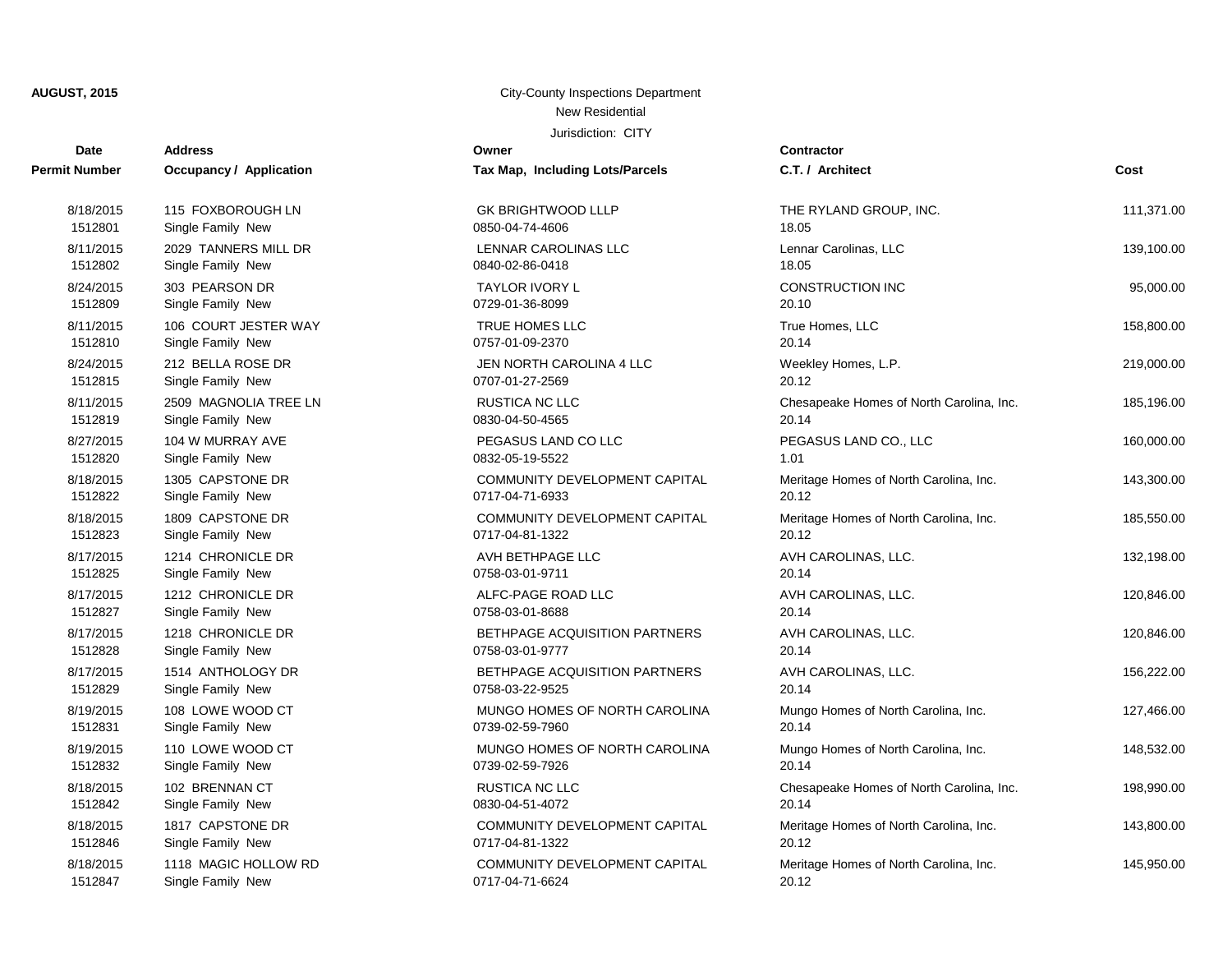| <b>Date</b>   | <b>Address</b>                 | Owner                           | <b>Contractor</b>                      |            |
|---------------|--------------------------------|---------------------------------|----------------------------------------|------------|
| Permit Number | <b>Occupancy / Application</b> | Tax Map, Including Lots/Parcels | C.T. / Architect                       | Cost       |
| 8/17/2015     | 1036 BRANWELL DR               | BETHPAGE ACQUISITION PARTNERS   | AVH CAROLINAS, LLC.                    | 245,520.00 |
| 1512851       | Single Family New              | 0758-03-12-7201                 | 20.14                                  |            |
| 8/17/2015     | 1216 CHRONICLE DR              | AVH BETHPAGE LLC                | AVH CAROLINAS, LLC.                    | 147,444.00 |
| 1512853       | Single Family New              | 0758-03-01-9744                 | 20.14                                  |            |
| 8/18/2015     | 1003 THOUGHTFUL SPOT LN        | LENNAR CAROLINAS LLC            | Lennar Carolinas, LLC                  | 113,000.00 |
| 1512865       | Single Family New              | 0840-02-86-1320                 | 18.05                                  |            |
| 8/18/2015     | 1407 PALMER HILL DR            | PULTE HOME CORPORATION          | PULTE HOME CORPORATION                 | 142,890.00 |
| 1512874       | Single Family New              | 0769-01-35-7633                 | 19                                     |            |
| 8/18/2015     | 123 DARE PINES WAY             | PULTE HOME CORPORATION          | PULTE HOME CORPORATION                 | 122,100.00 |
| 1512875       | Single Family New              | 0769-01-35-4835                 | 19                                     |            |
| 8/18/2015     | 106 GEM YARN LN                | PULTE HOME CORPORATION          | PULTE HOME CORPORATION                 | 182,292.00 |
| 1512876       | Single Family New              | 0769-03-44-7467                 | 19                                     |            |
| 8/18/2015     | 118 DARE PINES WAY             | PULTE HOME CORPORATION          | PULTE HOME CORPORATION                 | 129,492.00 |
| 1512877       | Single Family New              | 0769-01-35-6707                 | 19                                     |            |
| 8/18/2015     | 121 DARE PINES WAY             | PULTE HOME CORPORATION          | PULTE HOME CORPORATION                 | 146,520.00 |
| 1512878       | Single Family New              | 0769-01-35-4831                 | 19                                     |            |
| 8/18/2015     | 119 DARE PINES WAY             | PULTE HOME CORPORATION          | PULTE HOME CORPORATION                 | 134,772.00 |
| 1512880       | Single Family New              | 0769-01-35-4737                 | 19                                     |            |
| 8/18/2015     | 108 GEM YARN LN                | PULTE HOME CORPORATION          | PULTE HOME CORPORATION                 | 149,952.00 |
| 1512882       | Single Family New              | 0769-03-44-7462                 | 19                                     |            |
| 8/21/2015     | 310 KINNEY GLENN CT            | STANDARD PACIFIC OF THE         | STANDARD PACIFIC OF THE CAROLINAS, LLC | 223,476.00 |
| 1512893       | Single Family New              | 0719-04-94-7875                 | 20.11                                  |            |
| 8/18/2015     | 4806 HILLSBOROUGH RD           | PIANTADOSI CLAUDE A             | AVELLINO BUILDERS II, INC.             | 135,000.00 |
| 1512899       | Single Family New              | 0803-03-40-3989                 | 17.07                                  |            |
| 8/18/2015     | 1035 LAREDO LN                 | MREC LEVEL BRIGHTLEAF SPRING    | Level Carolina Homes, LLC              | 231,990.00 |
| 1512905       | Single Family New              | 0850-04-72-2277                 | 18.05                                  |            |
| 8/18/2015     | 1033 LAREDO LN                 | MREC LEVEL BRIGHTLEAF SPRING    | Level Carolina Homes, LLC              | 205,854.00 |
| 1512918       | Single Family New              | 0850-04-72-2227                 | 18.05                                  |            |
| 8/20/2015     | 124 VIRGINIA CREST WAY         | PULTE HOME CORPORATION          | PULTE HOME CORPORATION                 | 232,782.00 |
| 1512924       | Single Family New              | 0769-03-34-0357                 | 19                                     |            |
| 8/25/2015     | 102 COURT JESTER WAY           | TRUE HOMES LLC                  | True Homes, LLC                        | 152,800.00 |
| 1512926       | Single Family New              | 0757-01-09-3225                 | 20.14                                  |            |
| 8/24/2015     | 1411 GLENBRITTLE DR            | EAST GEER VENTURES LLC          | <b>WADE JURNEY HOMES</b>               | 82,764.00  |
| 1512928       | Single Family New              | 0842-01-36-7819                 | 18.01                                  |            |
| 8/24/2015     | 1503 GLENBRITTLE DR            | <b>EAST GEER VENTURES LLC</b>   | <b>WADE JURNEY HOMES</b>               | 119,592.00 |
| 1512929       | Single Family New              | 0842-01-36-8803                 | 18.01                                  |            |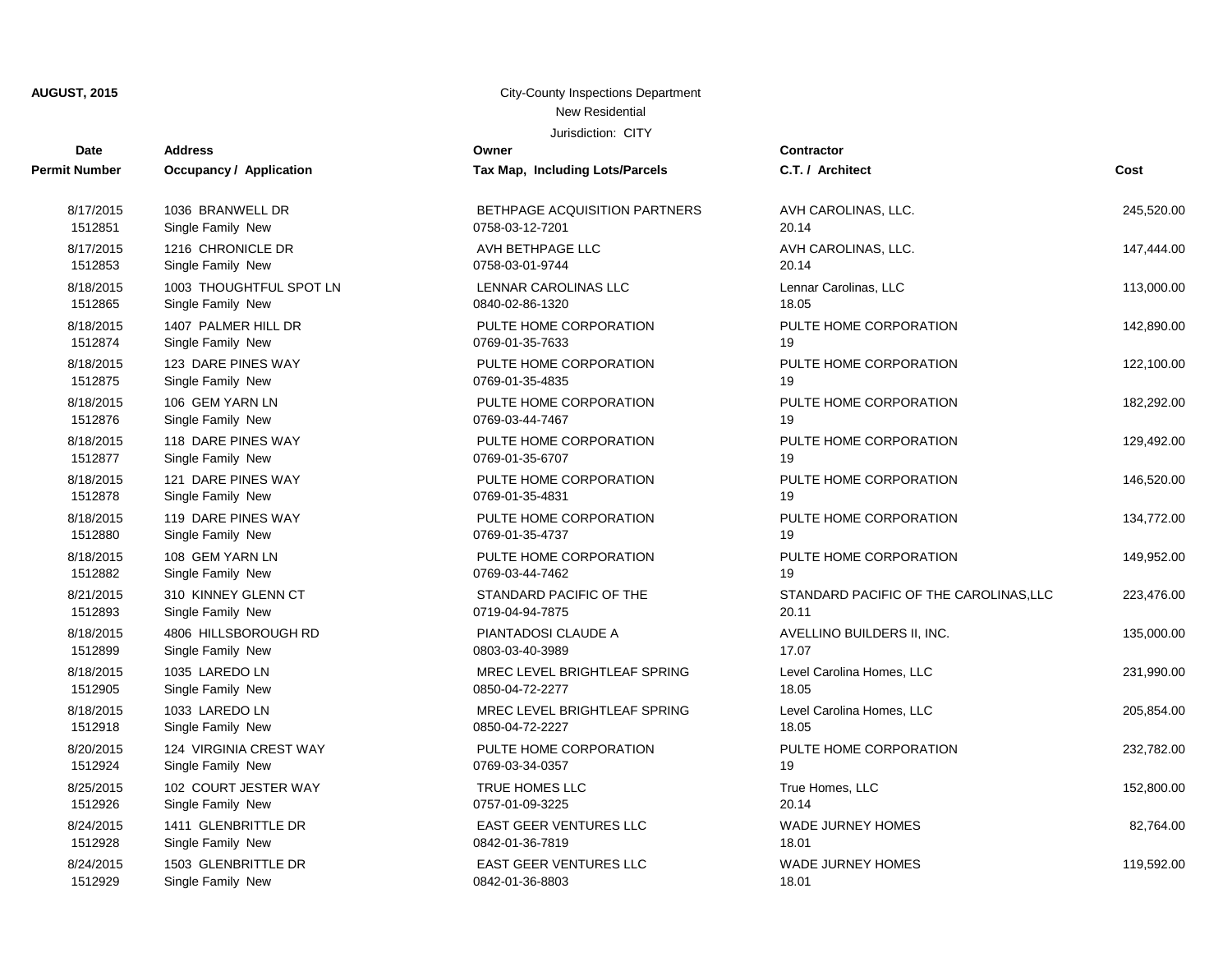| <b>Date</b>          | <b>Address</b>                 | Owner                                | <b>Contractor</b>                      |            |
|----------------------|--------------------------------|--------------------------------------|----------------------------------------|------------|
| <b>Permit Number</b> | <b>Occupancy / Application</b> | Tax Map, Including Lots/Parcels      | C.T. / Architect                       | Cost       |
| 8/27/2015            | 1505 GLENBRITTLE DR            | <b>EAST GEER VENTURES LLC</b>        | <b>WADE JURNEY HOMES</b>               | 148,698.00 |
| 1512930              | Single Family New              | 0842-01-36-8840                      | 18.01                                  |            |
| 8/31/2015            | 315 VILLA DR                   | COLEY JOHN T IV                      | Annis Mangrum, LLC                     | 342.210.00 |
| 1512933              | Single Family New              | 0846-03-02-8831                      | 21                                     |            |
| 8/31/2015            | 319 VILLA DR                   | CAMPBELL ARTHUR LLOYD                | Annis Mangrum, LLC                     | 361,350.00 |
| 1512934              | Single Family New              | 0846-03-12-1664                      | 21                                     |            |
| 8/24/2015            | 222 MORNINGSIDE DR             | STANDARD PACIFIC OF THE              | STANDARD PACIFIC OF THE CAROLINAS, LLC | 307,824.00 |
| 1512951              | Single Family New              | 0719-04-94-9302                      | 20.11                                  |            |
| 8/18/2015            | 108 WINIFRED DR                | TRUE HOMES LLC                       | True Homes, LLC                        | 115,800.00 |
| 1512959              | Townhouse New                  | 0747-02-99-5053                      | 20.14                                  |            |
| 8/18/2015            | 110 WINIFRED DR                | TRUE HOMES LLC                       | True Homes, LLC                        | 115,800.00 |
| 1512960              | Townhouse New                  | 0747-02-99-5040                      | 20.14                                  |            |
| 8/18/2015            | 112 WINIFRED DR                | TRUE HOMES LLC                       | True Homes, LLC                        | 115,800.00 |
| 1512961              | <b>Townhouse New</b>           | 0747-02-98-5938                      | 20.14                                  |            |
| 8/18/2015            | 114 WINIFRED DR                | TRUE HOMES LLC                       | True Homes, LLC                        | 115,800.00 |
| 1512962              | <b>Townhouse New</b>           | 0747-02-98-5925                      | 20.14                                  |            |
| 8/27/2015            | 109 ENGLISH PL                 | AF-FOUR SEASONS LLC                  | True Homes, LLC                        | 163,700.00 |
| 1512965              | <b>Townhouse New</b>           | 0757-01-19-0525                      | 20.14                                  |            |
| 8/27/2015            | 1107 MAGIC HOLLOW RD           | <b>COMMUNITY DEVELOPMENT CAPITAL</b> | Meritage Homes of North Carolina, Inc. | 163,753.00 |
| 1512992              | Single Family New              | 0717-04-71-8876                      | 20.12                                  |            |
| 8/27/2015            | 1005 THOUGHTFUL SPOT LN        | LENNAR CAROLINAS LLC                 | Lennar Carolinas, LLC                  | 117,500.00 |
| 1512993              | Single Family New              | 0840-02-86-1226                      | 18.05                                  |            |
| 8/31/2015            | 1523 ANTHOLOGY DR              | ALFC-PAGE ROAD LLC                   | AVH CAROLINAS, LLC.                    | 160,000.00 |
| 1512996              | Single Family New              | 0758-03-22-7396                      | 20.14                                  |            |
| 8/27/2015            | 106 W MURRAY AVE               | VAUGHAN HEIRS J K                    | PEGASUS LAND CO., LLC                  | 143,000.00 |
| 1512999              | Single Family New              | 0832-05-19-3545                      | 1.01                                   |            |
| 8/25/2015            | 615 POPLAR ST                  | RYLAND GROUP INC THE                 | THE RYLAND GROUP, INC.                 | 113,224.00 |
| 1513000              | Single Family New              | 0850-02-86-4130                      | 18.05                                  |            |
| 8/31/2015            | 114 VIRGINIA CREST WAY         | PULTE HOME CORPORATION               | PULTE HOME CORPORATION                 | 177,672.00 |
| 1513015              | Single Family New              | 0769-03-24-9544                      | 19                                     |            |
| 8/27/2015            | 112 GEM YARN LN                | PULTE HOME CORPORATION               | PULTE HOME CORPORATION                 | 175,296.00 |
| 1513017              | Single Family New              | 0769-03-44-7332                      | 19                                     |            |
| 8/27/2015            | 120 HENRY MILL PL              | PULTE HOME CORPORATION               | PULTE HOME CORPORATION                 | 187,638.00 |
| 1513018              | Single Family New              | 0769-03-24-7274                      | 19                                     |            |
| 8/27/2015            | 1421 PALMER HILL DR            | PULTE HOME CORPORATION               | PULTE HOME CORPORATION                 | 165,000.00 |
| 1513019              | Single Family New              | 0769-01-35-7838                      | 19                                     |            |

| conuación<br>C.T. / Architect                   | Cost       |
|-------------------------------------------------|------------|
| <b>WADE JURNEY HOMES</b><br>18.01               | 148,698.00 |
| Annis Mangrum, LLC<br>21                        | 342,210.00 |
| Annis Mangrum, LLC<br>21                        | 361,350.00 |
| STANDARD PACIFIC OF THE CAROLINAS, LLC<br>20.11 | 307,824.00 |
| True Homes, LLC<br>20.14                        | 115,800.00 |
| True Homes, LLC<br>20.14                        | 115,800.00 |
| True Homes, LLC<br>20.14                        | 115,800.00 |
| True Homes, LLC<br>20.14                        | 115,800.00 |
| True Homes, LLC<br>20.14                        | 163,700.00 |
| Meritage Homes of North Carolina, Inc.<br>20.12 | 163,753.00 |
| Lennar Carolinas, LLC<br>18.05                  | 117,500.00 |
| AVH CAROLINAS, LLC.<br>20.14                    | 160,000.00 |
| PEGASUS LAND CO., LLC<br>1.01                   | 143,000.00 |
| THE RYLAND GROUP, INC.<br>18.05                 | 113,224.00 |
| PULTE HOME CORPORATION<br>19                    | 177,672.00 |
| PULTE HOME CORPORATION<br>19                    | 175,296.00 |
| PULTE HOME CORPORATION<br>19                    | 187,638.00 |
| PULTE HOME CORPORATION                          | 165,000.00 |